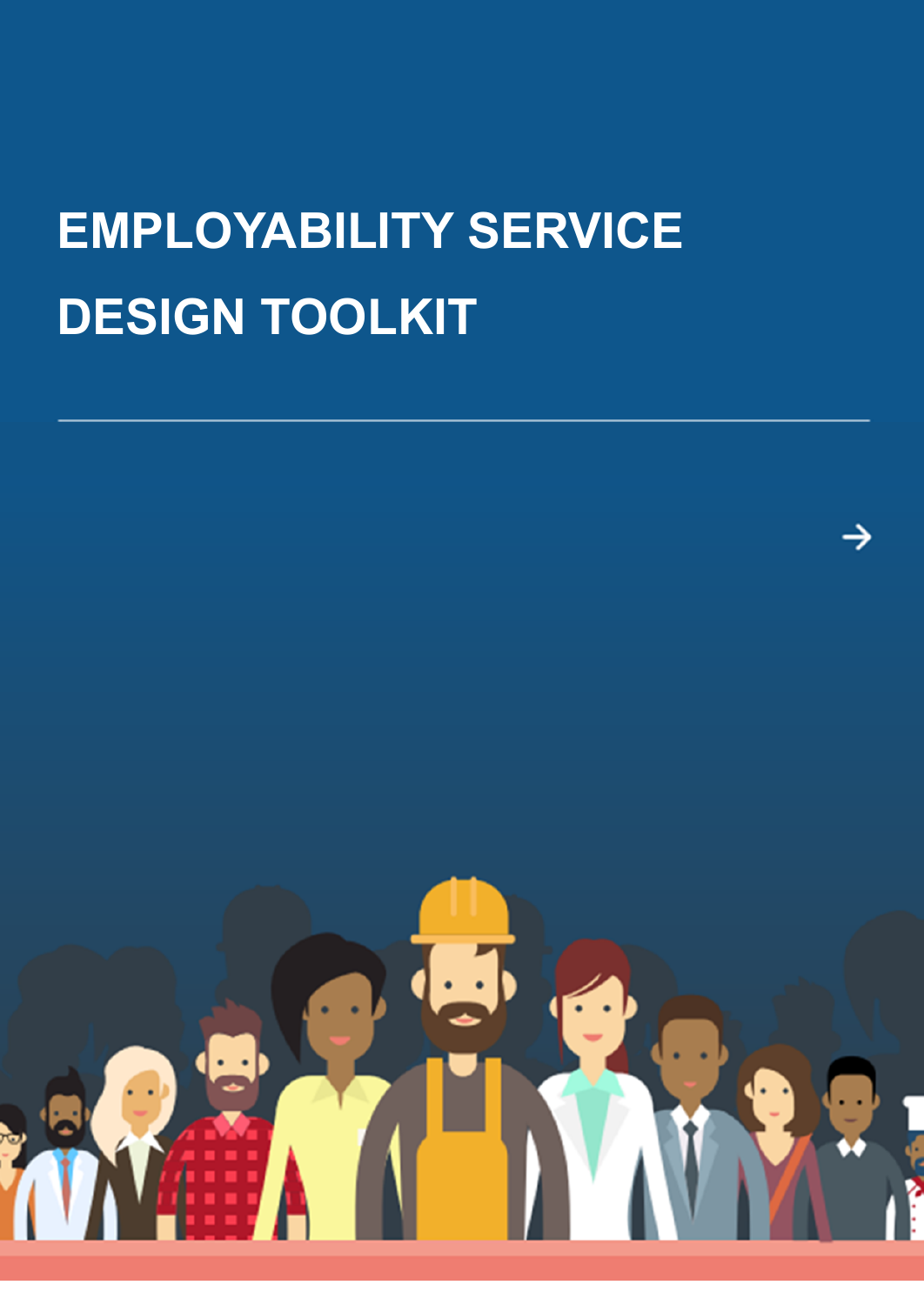# About the Employability Service Design Toolkit

Below are the essential things you need to know about user-centred design (UCD) for provision delivered under the No One Left Behind approach.

Read this if:

- you're new to the role and want to understand how to apply design methods,
- you want to review the service design methods,
- you've been tasked to deliver a service.

⚠️ This document is always being iterated, so please suggest changes to make it better by following the suitable [feedback](#page-25-0) option.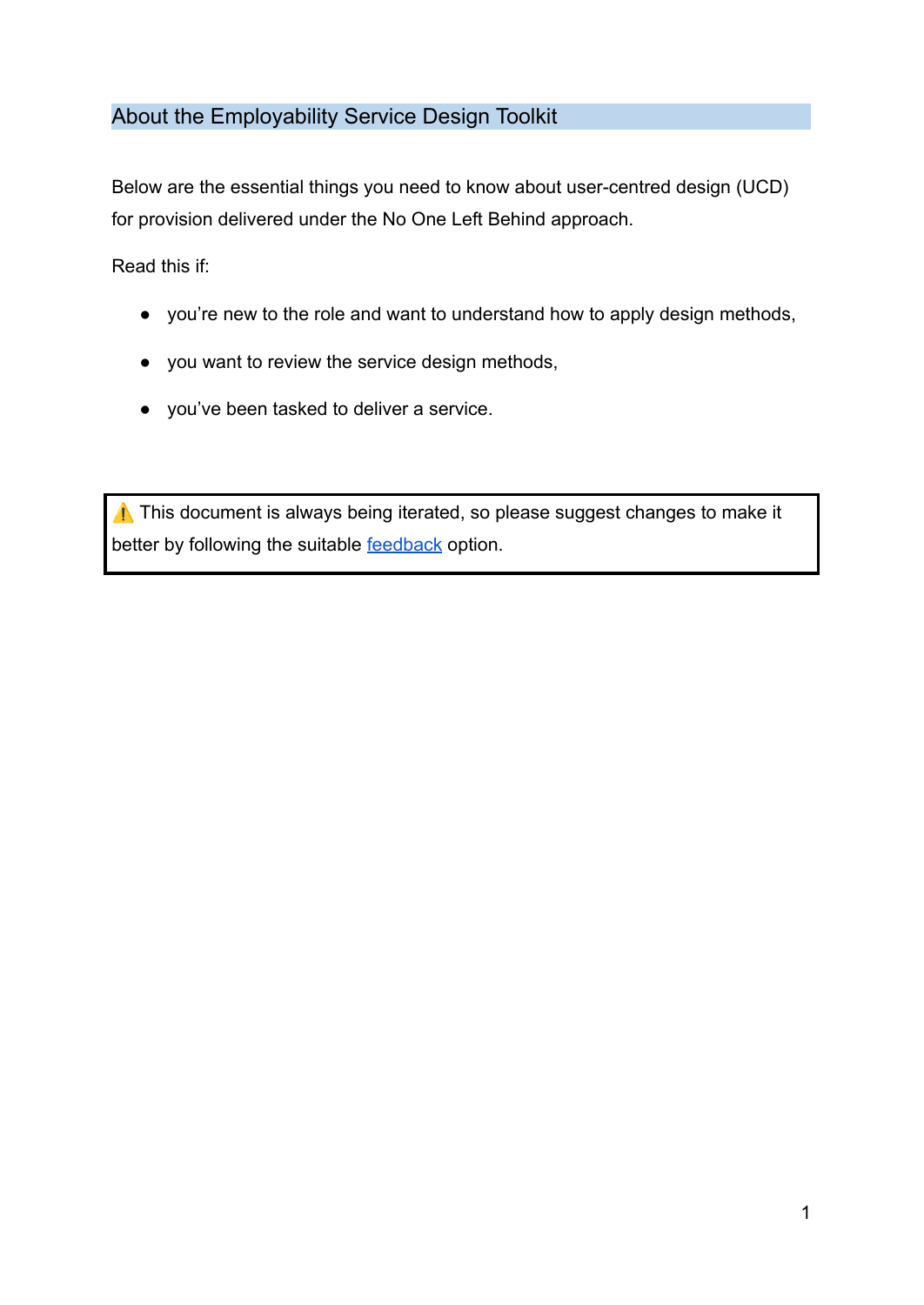#### Table of contents:

**[Introduction](#page-3-0)** 

What is user centred design [\(UCD\)?](#page-3-1)

What is [service](#page-3-2) design (SD)?

The Double [Diamond](#page-4-0) model

What are the [benefits](#page-5-0) of service design?

[When](#page-6-0) to use it?

**[Stages](#page-6-1)** 

[Awareness](#page-7-0) stage

[Discovery](#page-8-0) stage

[Define](#page-9-0) stage

[Develop](#page-10-0) stage

[Deliver](#page-11-0) stage

[Iteration](#page-11-1) stage

**[Templates](#page-12-0)** 

- ✏️ 5 [Whys](#page-12-1)
- ✏️ [Assumption](#page-13-0) mapping
- ✏️ Problem [statement](#page-15-0)
- ✏️ Risk [management](#page-15-1) and due diligence
- ✏️ Analyse and [synthesise](#page-17-0) data
- ✏️ User groups [mapping](#page-18-0)
- $\triangle$  User groups priority [diagram](#page-19-0)
- [Stakeholder](#page-20-0) mapping
- ✏️ 'How Might We' (HMW) [exercise](#page-20-1)
- ✏️ Affinity [mapping](#page-21-0)

#### **[Resources](#page-22-0)**

[Resources](#page-22-1) for service design

[Resources](#page-24-0) for user research

Next [steps](#page-25-1)

**[Feedback](#page-25-0)**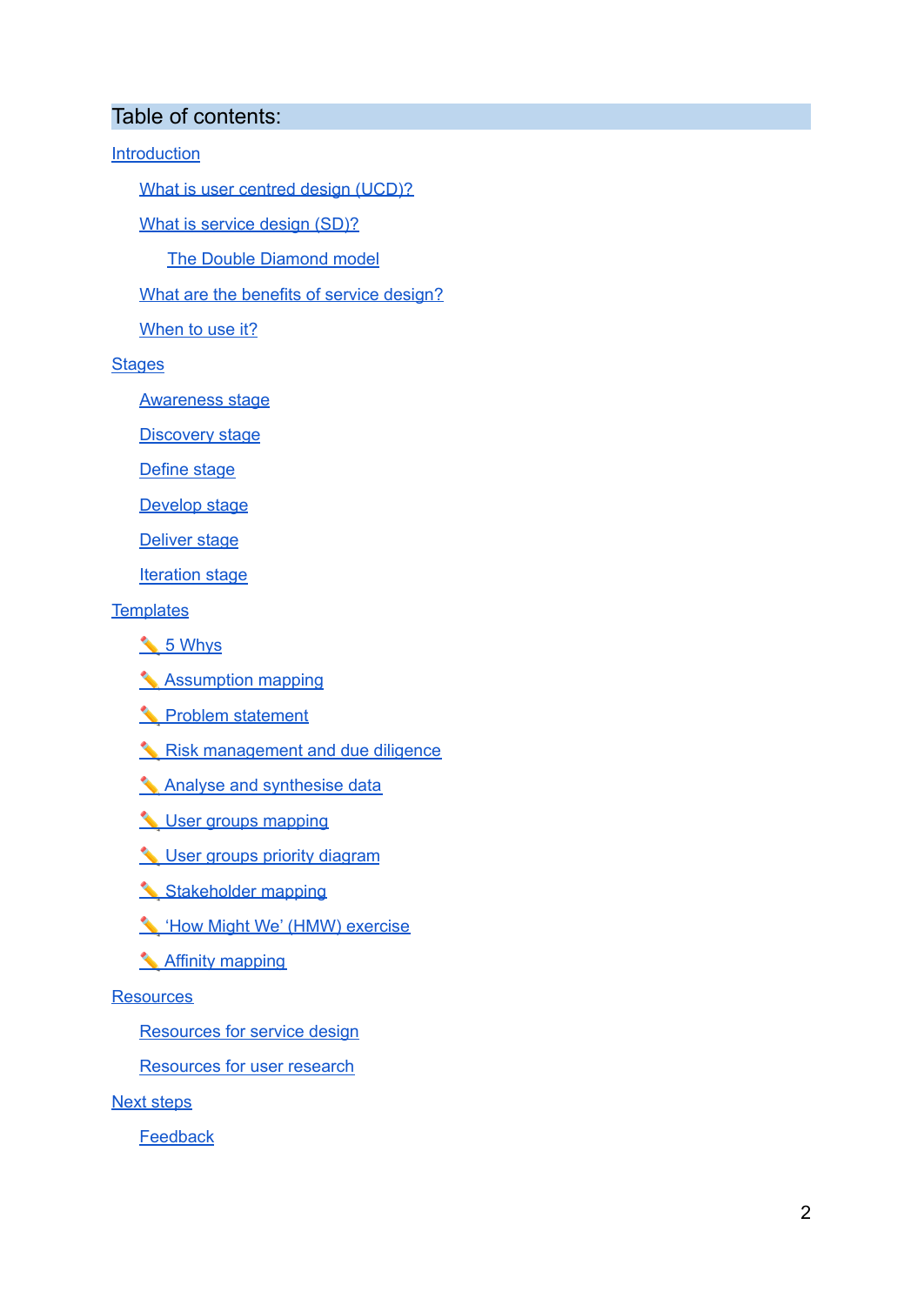# <span id="page-3-0"></span>Introduction

# <span id="page-3-1"></span>What is user centred design (UCD)?

User-centred design places the user at the heart of everything we do in the design of our services.

The design process seeks an explicit understanding of users, tasks and environments and requires us to consider the whole user experience. This requires iterative steps.

User-centred design stops us from designing impractical and expensive products that don't meet user needs. By making the design decisions based on evidence, we can make sure we find the right problem to solve before we do something.

User-centred design is a well-defined and documented topic. You may find it referred to as different things in different places; for example:

- human-centred design,
- human-computer interaction,
- user-experience design (UXD),
- user-driven development,
- inclusive design,
- co-design,
- contextual design,
- participatory design.

# <span id="page-3-2"></span>What is service design (SD)?

Service design considers the user's needs by thinking about whole problems people face. By changing our thinking process, we are able to build better, consistent and considerate services for the users.

One of the main goals for service design is identifying the problem that is most important for the users. A second, equally important goal is ensuring that what gets made helps solve a whole problem. The service design experience involves multiple users, interactions, channels, contexts, services and processes.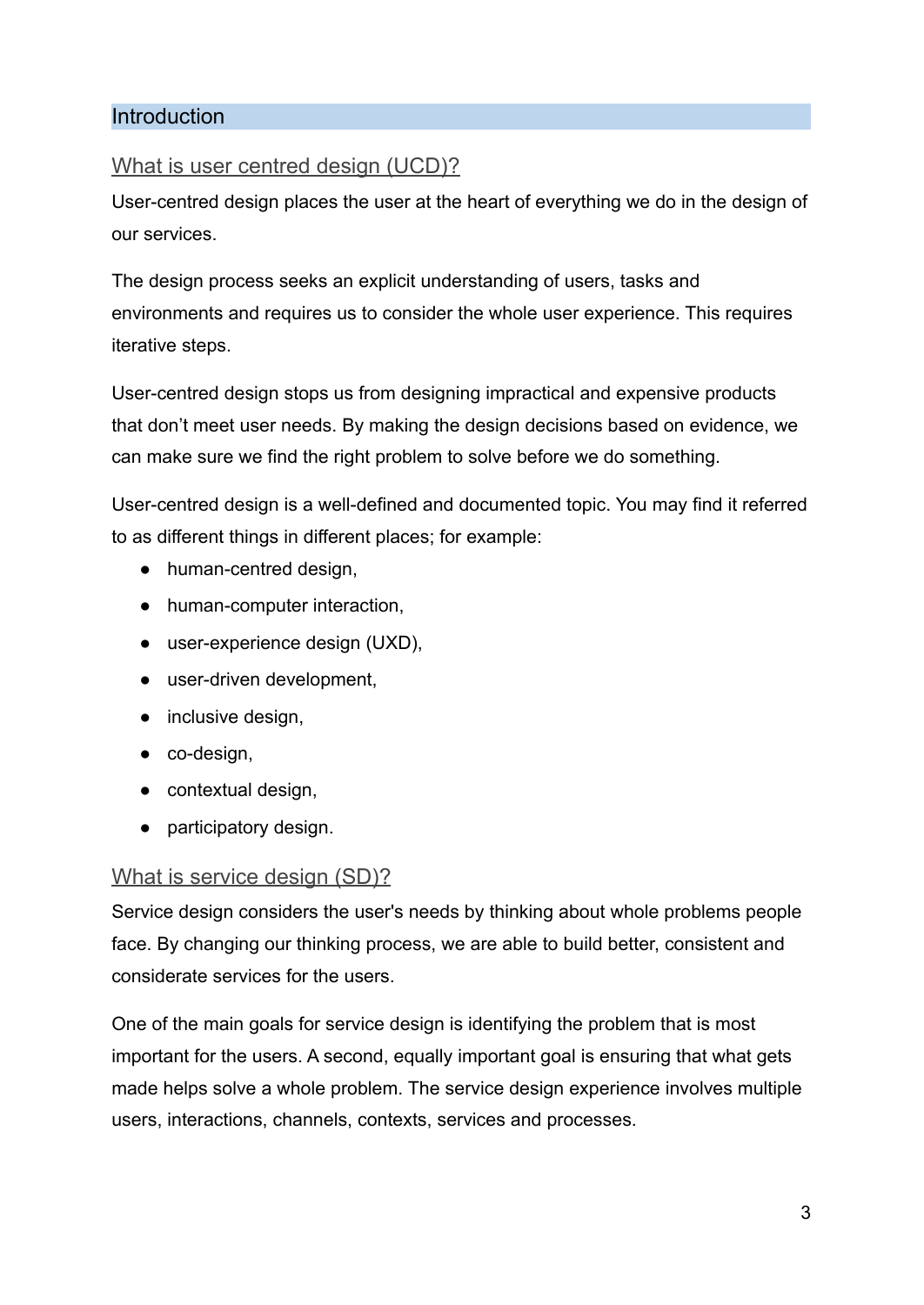Rather than focusing on getting a single "right" answer, it's important to have a meaningful discussion. An agreement can be difficult to reach, so service design asks a variety of questions to get insights about the problem space; for example,

- why is this?
- is this the right thing?
- what is the problem we are trying to solve?
- what are we trying to achieve? What outcomes are we aiming for?
- who are the users and what are they trying to achieve?
- can we do things differently?
- what do you want to learn?

User research is critical to user-centred design. If you do research well then you will better understand the problems your users are experiencing in the real-world. By involving the right people in research, the solution will be adopted and usable by and for your users.

⚠️ [The Scottish Approach to Service Design \(SAtSD\)](https://www.gov.scot/publications/the-scottish-approach-to-service-design/pages/about-this-resource/) shares 7 principles that are put in place for supporting and empowering people to actively participate in the definition, design and delivery of their public services (from policy making to live service improvement).

#### <span id="page-4-0"></span>**The Double Diamond model**

The double-diamond is a visual model to explain the process of design. The process starts with defining the problem and moves into designing the solution. Both are equally important.



*Fig 1*. Double-Diamond visual of the problem and solution space being consecutive and equal.

The Double Diamond focuses on two high-level stages: problem-finding and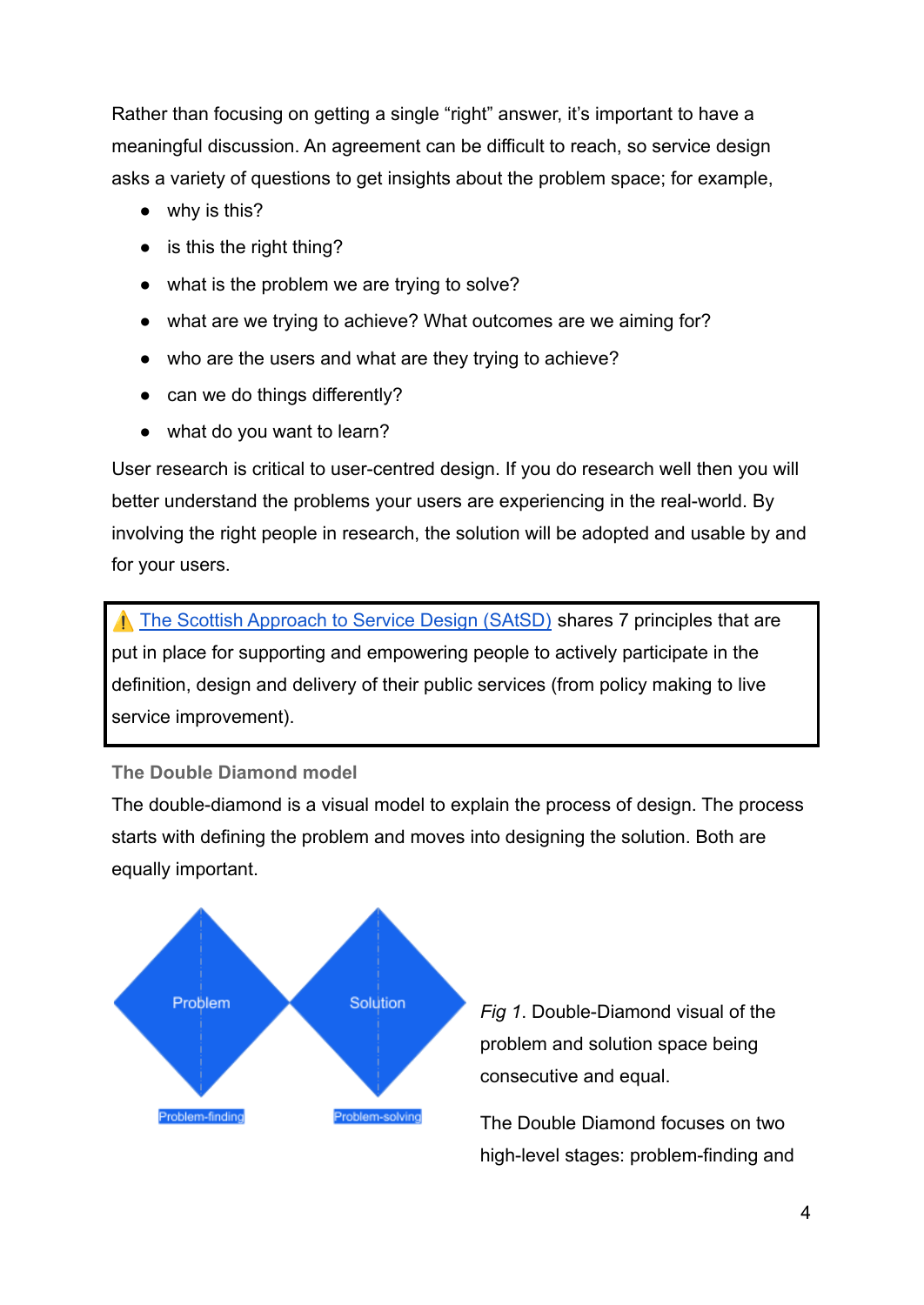problem-solving. The Scottish approach to service design (SAtSD) provides further explanation to the double diamond and [what we mean](https://www.gov.scot/publications/the-scottish-approach-to-service-design/pages/what-we-mean-by-design/) by design and what is [the](https://www.gov.scot/publications/the-scottish-approach-to-service-design/pages/the-design-process/) [design process.](https://www.gov.scot/publications/the-scottish-approach-to-service-design/pages/the-design-process/)

The Double Diamond describes the approach of design using divergent and convergent thinking. Divergent thinking can be summarised as thinking that helps generate new ideas. Convergent thinking can be summarised as thinking that helps to narrow down and select the best ideas.

⚠️ When following the Double Diamond process things may go wrong. You might find yourself repeating steps, or going back to the previous stage. This is part of the flexible approach to design. Because you start with an assumed problem, you will find things out that you didn't know when you started. The things you learn may change your initial plan or you may need to go back in re-framing the problem based on user research insights.

In the first phase, we need to utilise tools and methods that help us discover potential problems and define what our focus should be. Research with users and partners, or other methods of gathering views and opinions can help generate the insight we need in this phase.

The second phase is where the actual design work begins. It's where we use our insights to begin to take action. Prototyping parts of an end to end service can be used here to help us develop and test solutions to problems.

⚠️ Before developing a solution, you must understand the problem you are solving.

# <span id="page-5-0"></span>What are the benefits of service design?

By embedding service design approaches and methods, services are more likely to meet users' expectations and requirements. Creating ethical designs will respect our users' privacy and create trust in the service. This will increase user satisfaction, improve their quality of life and potentially lower costs incurred by services.

By increasing usability of a service, you are able to improve access rates, achieve positive destinations, and support people experiencing disadvantage in the labour market to enter and stay in work.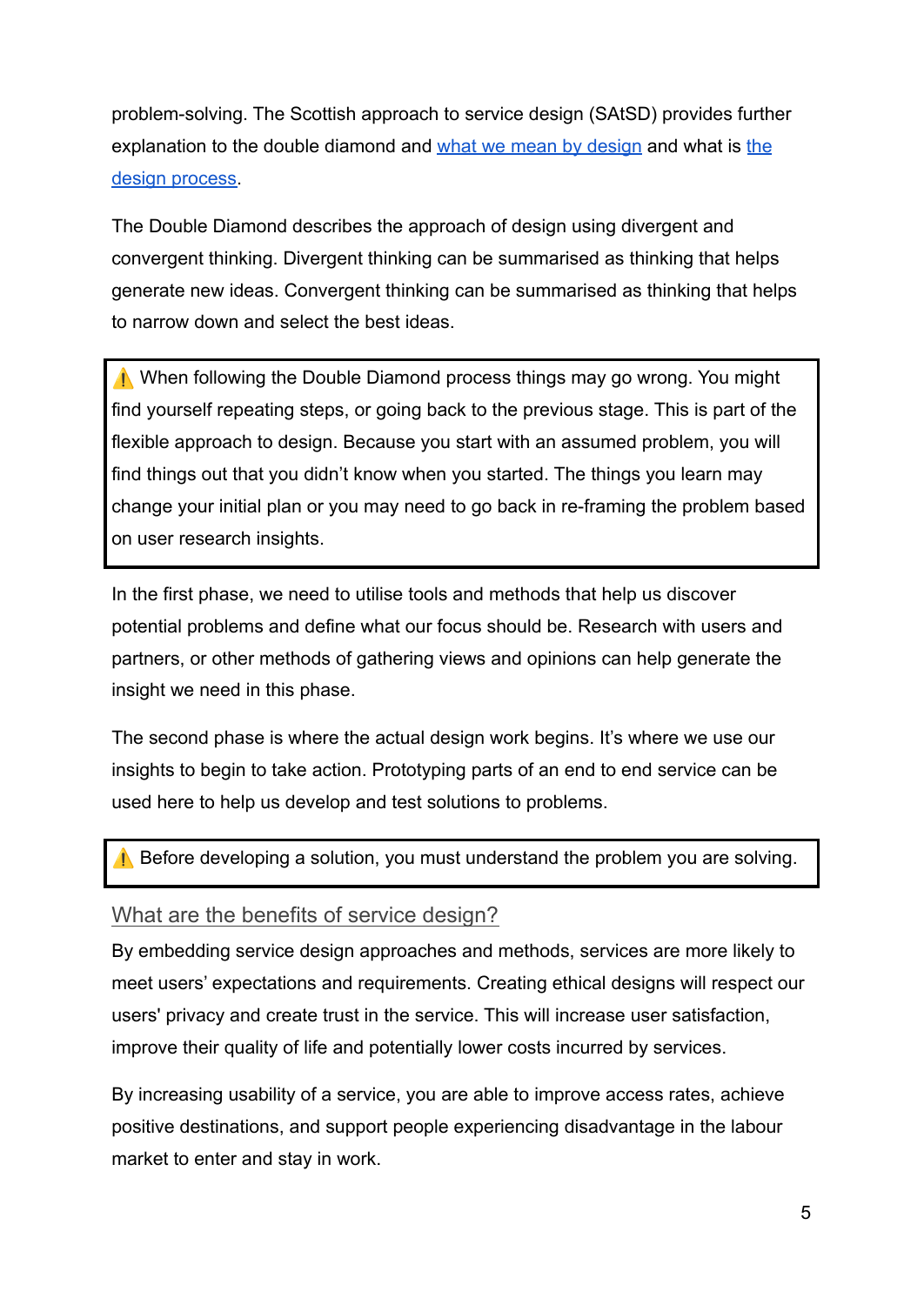# <span id="page-6-0"></span>When to use it?

We will all be familiar with addressing a problem, or implementing ideas, solutions or policy changes. Service design will support the process by shifting the thinking from building a service, to doing the right things for the users.

Usually a service is not provided fully by one department; for example, getting a prescription involves visiting a GP practice for a diagnosis and picking up the treatment from a local pharmacy. The processes in place support the design of the end-to-end journey for what an user is trying to do.

Service Design approaches can be used to design end-to-end services for users on a large scale, or used to design smaller interactions within single organisations. The scale of the solution will be determined by the scale of the problems identified during the Discovery and Define phases. You can find out more about these stages below.

# <span id="page-6-1"></span>1. Stages

When considering the service design process, there are stages that most of us will go through. These can be helpful for thinking about how we implement service design, and what activity is necessary. The process displayed in Fig 2. builds on the Double Diamond, but it should be seen as flexible. You may find yourself going back and forth to get clarity on something or validate assumptions that have been made. This highlights an iterative process.



*Fig 2.* Visual of the Double Diamond process including an initial awareness stage and concluding with an iteration stage.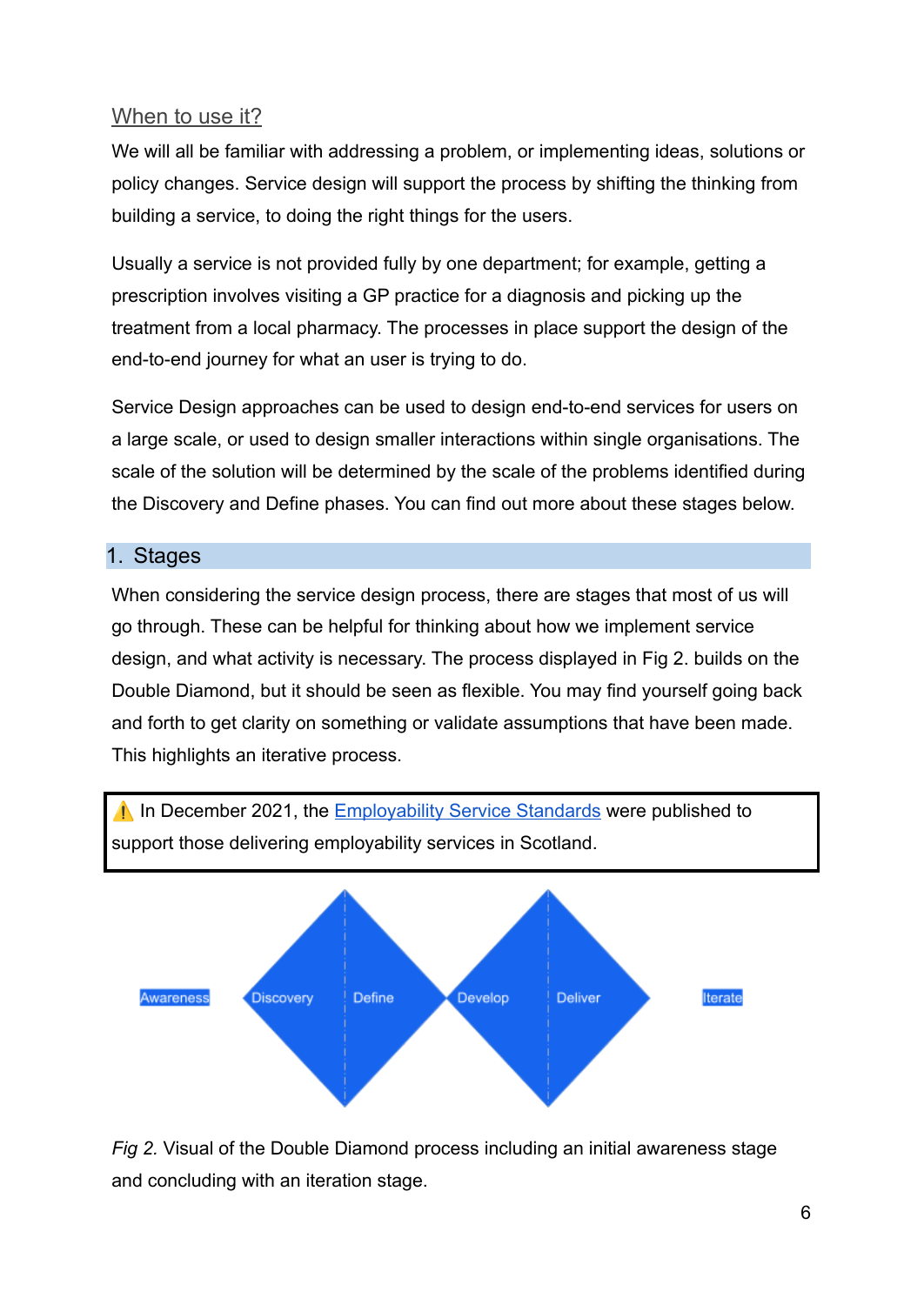<span id="page-7-0"></span>Awareness stage

**What is it**

The awareness stage can also be referred to as the [Pre-discovery phase.](https://defradigital.blog.gov.uk/2017/08/07/what-weve-learned-about-preparing-for-discovery/) In the awareness phase, you plan for the service by understanding the policy, deadlines, and possible constraints before starting the double-diamond process.

As part of this phase, it can also be helpful to consider the skills you have in your organisation, and what may be necessary to support your work. There are resources available that will help with learning about the roles [and skills necessary for a service](https://www.gov.uk/service-manual/the-team/what-each-role-does-in-service-team) [team.](https://www.gov.uk/service-manual/the-team/what-each-role-does-in-service-team)

Early understanding of the scope, risks, and available skills in the team can reduce the delivery time, highlight gaps and risks.

**How to do it**

- $\Box$  Read the documentation provided; for example:
	- [No One Left Behind Policy \(employabilityinscotland.com\),](https://www.employabilityinscotland.com/policy/no-one-left-behind/)
	- [Employability Customer Charter publication](https://www.employabilityinscotland.com/news-events/news/employability-customer-charter-published/) [\(employabilityinscotland.com\)](https://www.employabilityinscotland.com/news-events/news/employability-customer-charter-published/),
	- [Employability Service Standards publication](https://www.employabilityinscotland.com/news-events/news/employability-service-standards-published/) [\(employabilityinscotland.com\)](https://www.employabilityinscotland.com/news-events/news/employability-service-standards-published/),
	- [The Scottish Approach to Service Design \(SAtSD\) \(gov.scot\)](https://www.gov.scot/publications/the-scottish-approach-to-service-design/).
- $\Box$  Get a team together
	- [What each role does in a service team \(gov.uk\),](https://www.gov.uk/service-manual/the-team/what-each-role-does-in-service-team)
	- Have a chat with other people doing the role.

 $\Box$  Write down what you consider the current problem to be

- $\bullet$   $\bullet$  [5 Whys](#page-12-1),
- $\triangle$  [Assumption mapping](#page-13-0),
- **◆** Problem statement.
- $\Box$  Write down the possible risks, constraints and outcomes for the service
	- <u></u> **N** [Risk management and due diligence](#page-15-1).

 $\Box$  Learn how to talk to users; for example,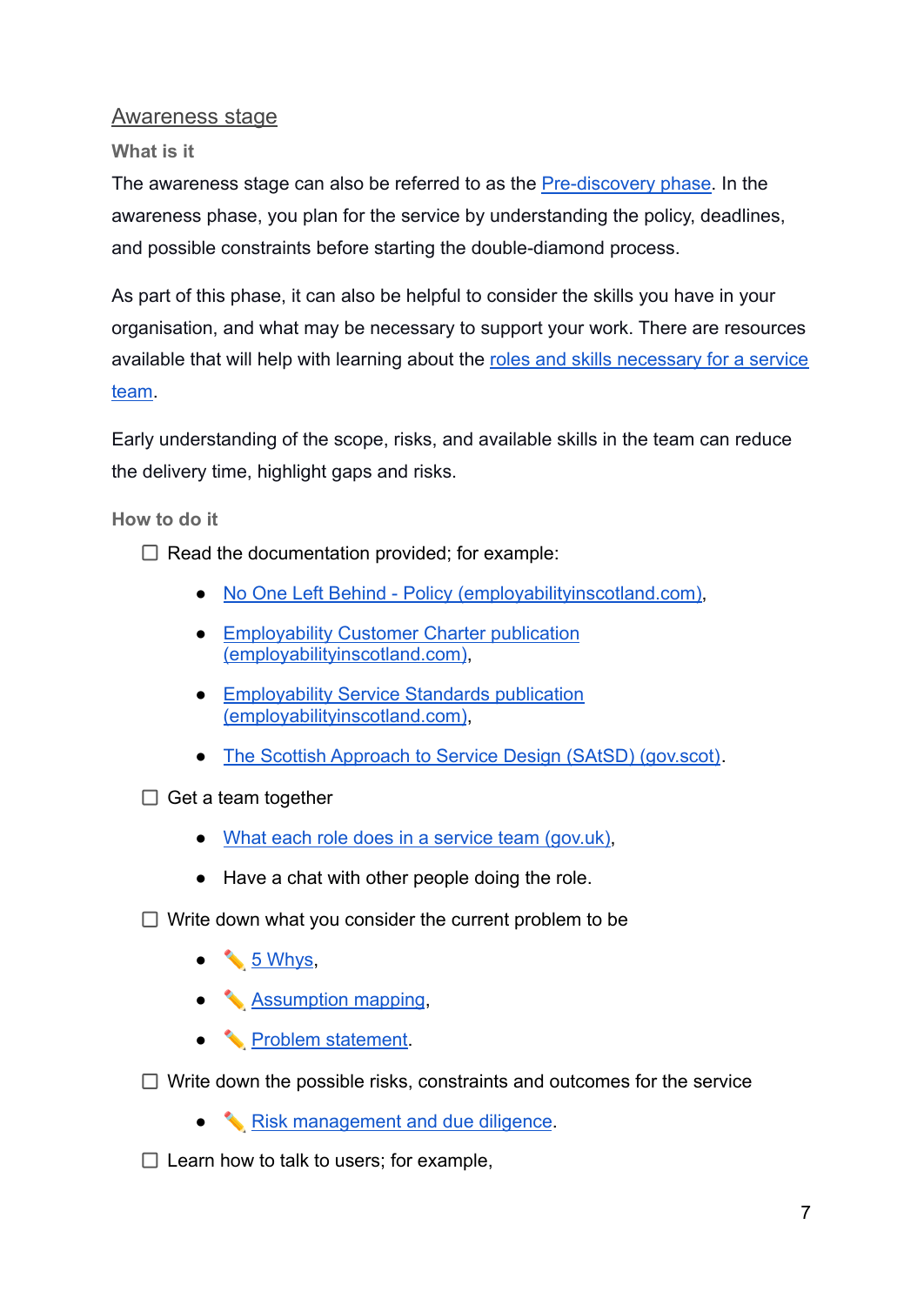- [User research for government services: an introduction \(gov.uk\),](https://www.gov.uk/service-manual/user-research/how-user-research-improves-service-design)
- [So, you're going to be a user researcher: top tips to get you going -](https://userresearch.blog.gov.uk/2015/03/18/so-youre-going-to-be-a-user-researcher-top-tips-to-get-you-going/) [User research in government \(blog.gov.uk\).](https://userresearch.blog.gov.uk/2015/03/18/so-youre-going-to-be-a-user-researcher-top-tips-to-get-you-going/)

⚠️ There is a comprehensive list of articles from [GOV.UK Service manual](https://www.gov.uk/service-manual/user-research) covering insights regarding user research and how to talk to users, from planning a user research session to considering ethics and emotionally sensitive subjects.

You can find recommandations under Resources for user research. It's important to learn from other organisations or departments, so that you can further validate assumptions, share transferable knowledge and skills.

- $\Box$  [Identify different user research methods](#page-24-1).
- $\Box$  Talk about what success looks like and plan a timeline.

⚠️ [No One Left Behind - Shared Measurement Framework](https://www.employabilityinscotland.com/resources-for-partners/no-one-left-behind-shared-measurement-framework-key-questions-paper/) Key Questions Paper [\(employabilityinscotland.com\)](https://www.employabilityinscotland.com/resources-for-partners/no-one-left-behind-shared-measurement-framework-key-questions-paper/) aims to create a coherent approach to measurement across employability support, and is one of the key deliverables required in order to fully realise the principles of No One Left Behind.

 $\Box$  Consider if you are the best person to lead this work in your organisation. If not, find the person who is.

# <span id="page-8-0"></span>Discovery stage

**What is it**

In the Discovery phase, you get familiarised with the service. The main goal of this stage is to understand more about your users and hear directly about their experiences and problems. To understand the real problem, you might have to work on exploring and defining the problem space.

You can learn more about user research by checking the resources available.

**How to do it**

- $\Box$  Write down who the users are
	- ◆ [Analyse and synthesise data](#page-17-1),
	- <u>◆ [User groups mapping](#page-18-0)</u>
	- <u>◆ User groups priority diagram</u>.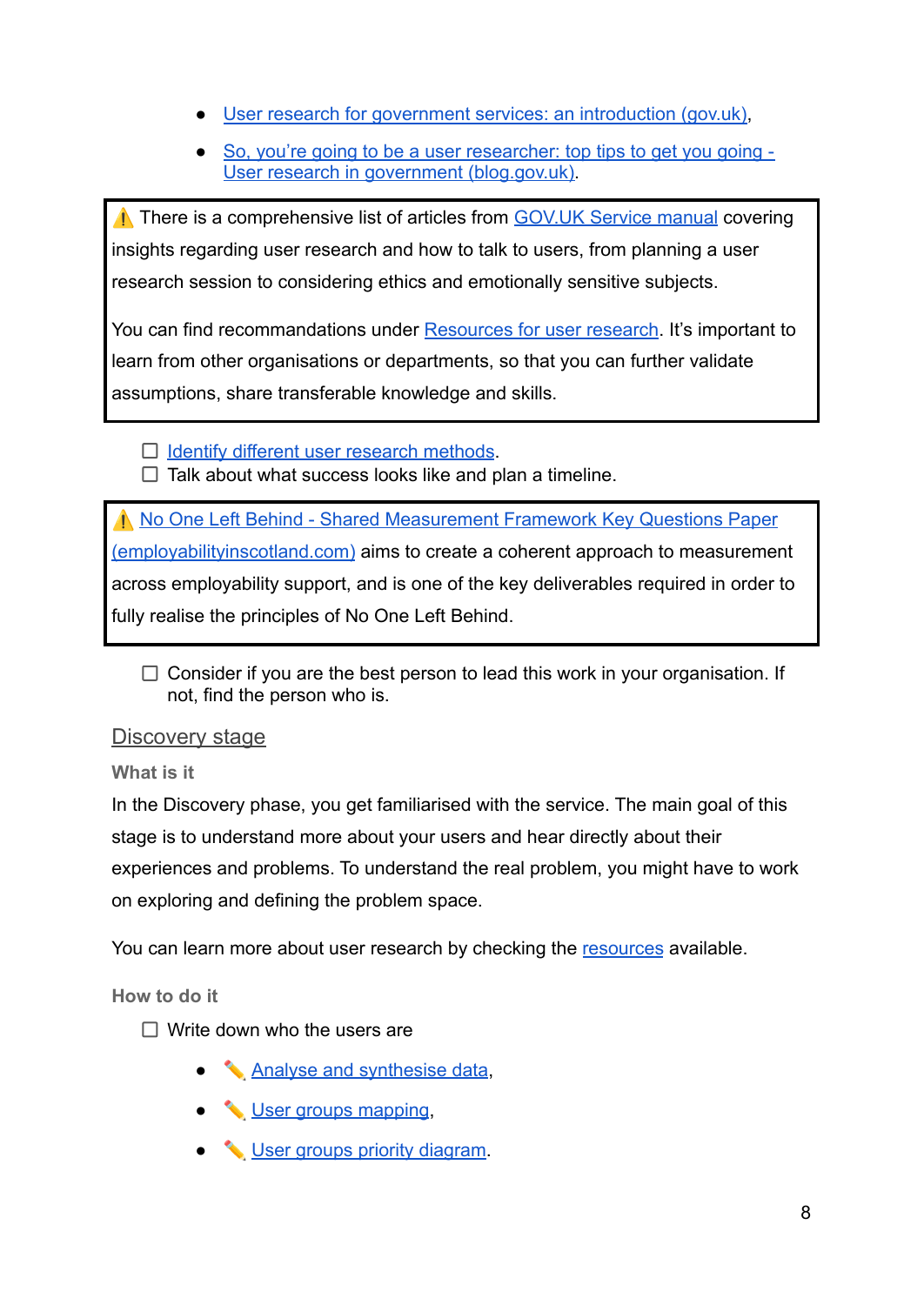$\Box$  Write down that the users are trying to achieve

- [User research in discovery \(gov.uk\),](https://www.gov.uk/service-manual/user-research/user-research-in-discovery)
- Create [a service map \(blog.gov.uk\)](https://services.blog.gov.uk/2020/09/01/service-mapping-a-step-by-step-guide/) or learn [how Ministry](https://mojdigital.blog.gov.uk/2014/06/19/mapping-services-for-the-ministry-of-justice/) of Justice [maps services \(mojdigital.blog.gov.uk\).](https://mojdigital.blog.gov.uk/2014/06/19/mapping-services-for-the-ministry-of-justice/)

 $\Box$  Write down who the stakeholders are

● <del>◆ Stakeholder</del> mapping.

 $\Box$  Plan how you'll be interacting with users

- [Plan user research for your service \(gov.uk\).](https://www.gov.uk/service-manual/user-research/plan-user-research-for-your-service)
- $\Box$  Plan ways to protect the users during research; for example, ethical research, GDPR, confidentiality, consent forms, storing data and anonymisation. Resources available under [User research considerations](#page-24-2).

#### <span id="page-9-0"></span>Define stage

**What is it**

The Define stage is where the problems identified in the Discovery stage are narrowed down through analysis and discussion.

You will begin to identify what it is we need to address to improve outcomes for users, where there may be hidden opportunities, and what it is we should definitely **not** do.

There are similar services facing similar problems or trying to achieve the same goals. It's important to learn from other services and bring back findings and lessons learned that can be used in the service.

**How to do it**

- $\Box$  Find and re-use work done by other services/departments,
- $\Box$  Write down what are the user needs and why they are important (document and prioritise)
	- [User Need Statements \(nngroup.com\),](https://www.nngroup.com/articles/user-need-statements/)
	- [User needs Content design: planning, writing and managing content](https://www.gov.uk/guidance/content-design/user-needs) [\(gov.uk\)](https://www.gov.uk/guidance/content-design/user-needs).

 $\Box$  Write down the entry and exit point of the service

● [Journey mapping \(nngroup.com\)](https://www.nngroup.com/articles/journey-mapping-101/)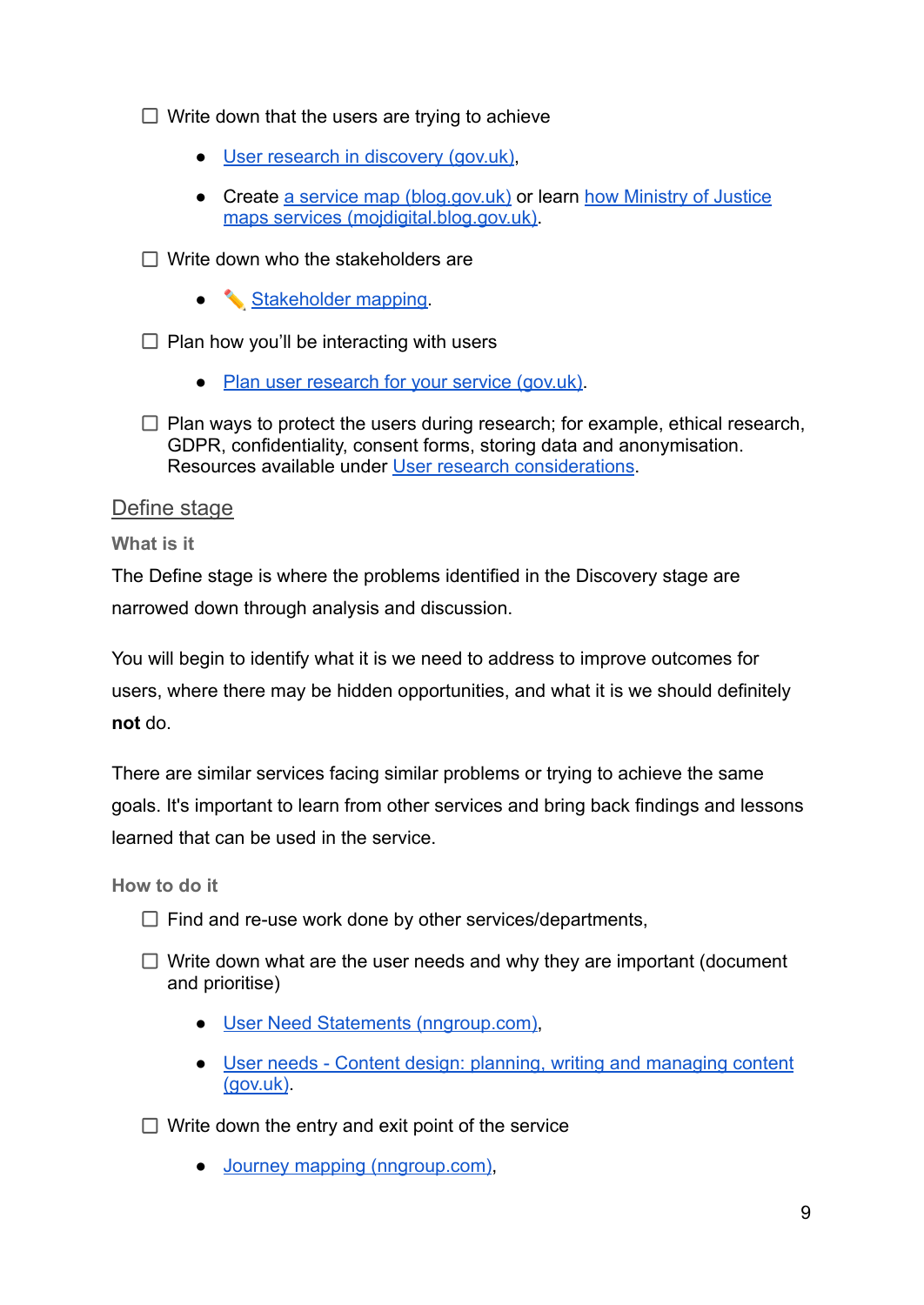- [Service mapping \(blog.gov.uk\)](https://services.blog.gov.uk/2020/09/01/service-mapping-a-step-by-step-guide/),
- Create a [service blueprint \(nngroup.com\)](https://www.nngroup.com/articles/service-blueprints-definition/).
- $\Box$  Make a plan for the communication channels and how they can enable journeys that work for all the users; for example, creating both online and offline journeys.

#### <span id="page-10-0"></span>Develop stage

#### **What is it**

The Develop stage is associated with generating solutions for the defined problem. The team will be able to ideate and plan different solutions for the chosen problem. This results in a number of iterations. New ideas and perspectives can emerge by collaborating within the team.

Service design shares insights to inform the decision making process. User journeys can highlight further considerations regarding user behaviours, channels and touchpoints. Service design methods provide a joined up vision for the service by including the findings.

**How to do it**

- $\Box$  Have a health check of the project/service consider how can you get feedback (e.g. end of service survey, phone calls, letters),
- $\Box$  Find and collaborate with other departments, services,
- $\Box$  Ideate or brainstorming solutions for your service
	- <u>N</u><del>How Might We' exercise</del>,
	- [Affinity mapping](#page-21-0).

 $\Box$  Create initial solutions

- ✏️ [Making prototypes \(gov.uk\)](https://www.gov.uk/service-manual/design/making-prototypes?msclkid=f32f71f6a62911ecb7c18820b0e959bd),
- Familiarise with branding, patterns, service manual guidelines.

⚠️ Your department may have its own patterns, templates, learning tools and frameworks to follow; for example, [Resources and tools](https://design-system.service.gov.uk/community/resources-and-tools/)

[\(design-system.service.gov.uk\)](https://design-system.service.gov.uk/community/resources-and-tools/), Digital Scotland Design [System \(Digital Scotland](https://designsystem.gov.scot/) [Design System\)](https://designsystem.gov.scot/) or [NHS Identity Guidelines \(england.nhs.uk\)](https://www.england.nhs.uk/nhsidentity/).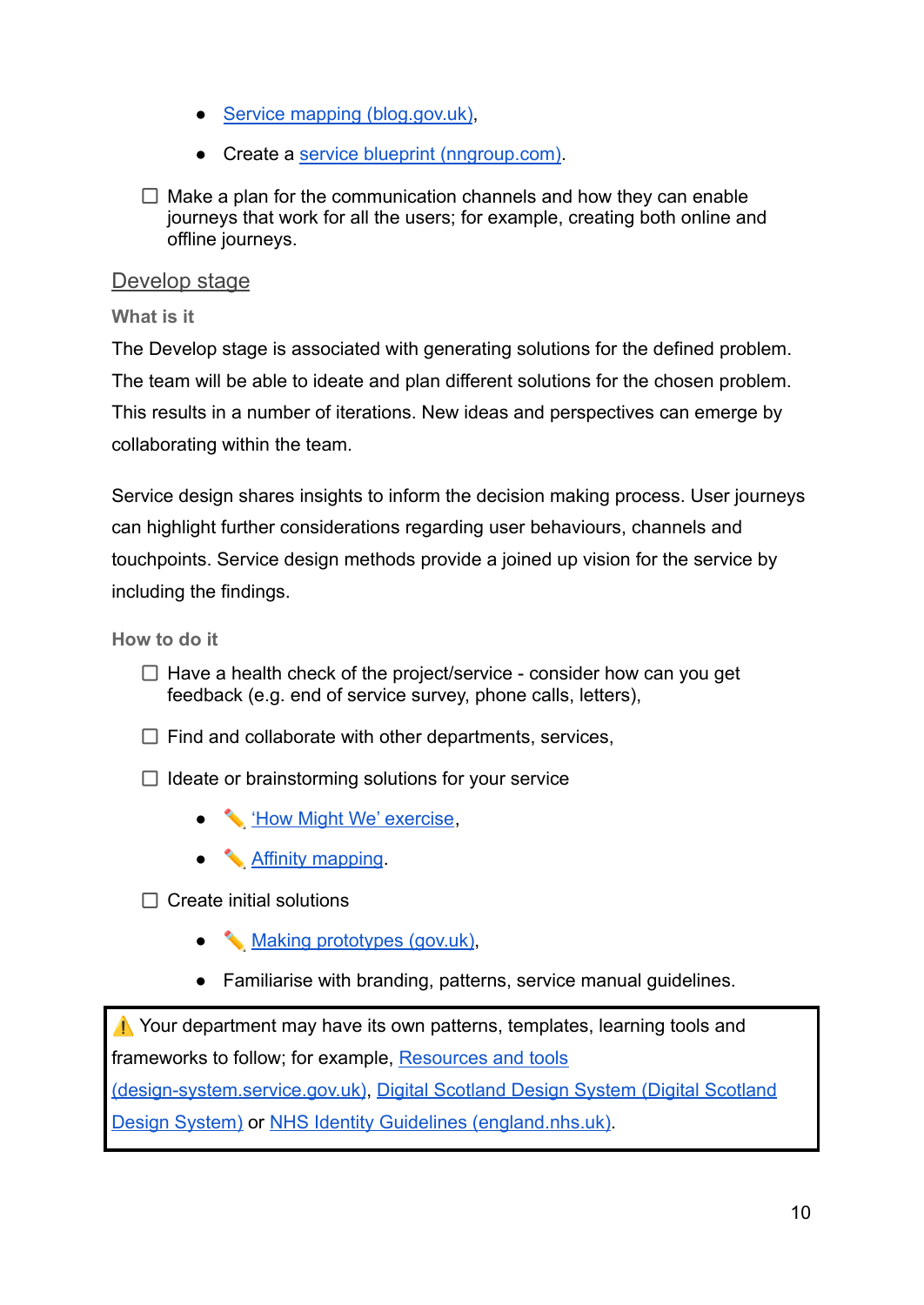$\Box$  Design for online and offline solutions/channels.

## <span id="page-11-0"></span>Deliver stage

#### **What is it**

The final stage of the Double Diamond is where ideas and solutions we've developed become a reality. A common approach here is to prototype products and service elements - these can be as simple or as complex as required, but you should not be put off on grounds of complexity. By prototyping possible solutions you'll be testing assumptions with users to get early validation.

#### **How to do it**

- $\Box$  Develop your prototype.
- $\Box$  Share or present updates in and outside of your organisation.
- $\Box$  Check solutions for accessibility; for example, getting [an accessibility audit](https://www.gov.uk/service-manual/helping-people-to-use-your-service/getting-an-accessibility-audit#!=www.gov.uk-#whats-involved-in-an-audit#) [\(gov.uk\)](https://www.gov.uk/service-manual/helping-people-to-use-your-service/getting-an-accessibility-audit#!=www.gov.uk-#whats-involved-in-an-audit#).
- $\Box$  Test prototype and assumptions with users.
- $\Box$  Iterate the design solution; for example the prototype.
- $\Box$  Decide what idea to take forward; for example, what prototype to continue to iterate and validate.

#### <span id="page-11-1"></span>Iteration stage

#### **What is it**

Iteration is something that can happen at any stage of the design process. For example, you might iterate prototypes as you move through the design stage. With each iteration, the service will get further validation from different perspectives. You can validate the service by refining and re-evaluating. This is also a good time to evaluate existing design decisions, propose improvements and find things that you need and can adopt.

The design process is a cycle and aligns with the wider continuous improvement agenda in public services. Design requires continuous iterations that can help shape the service. This toolkit is consistent with our commitment to continuous improvement, and the tools and methods set out here should be used to drive elements of your improvement activity.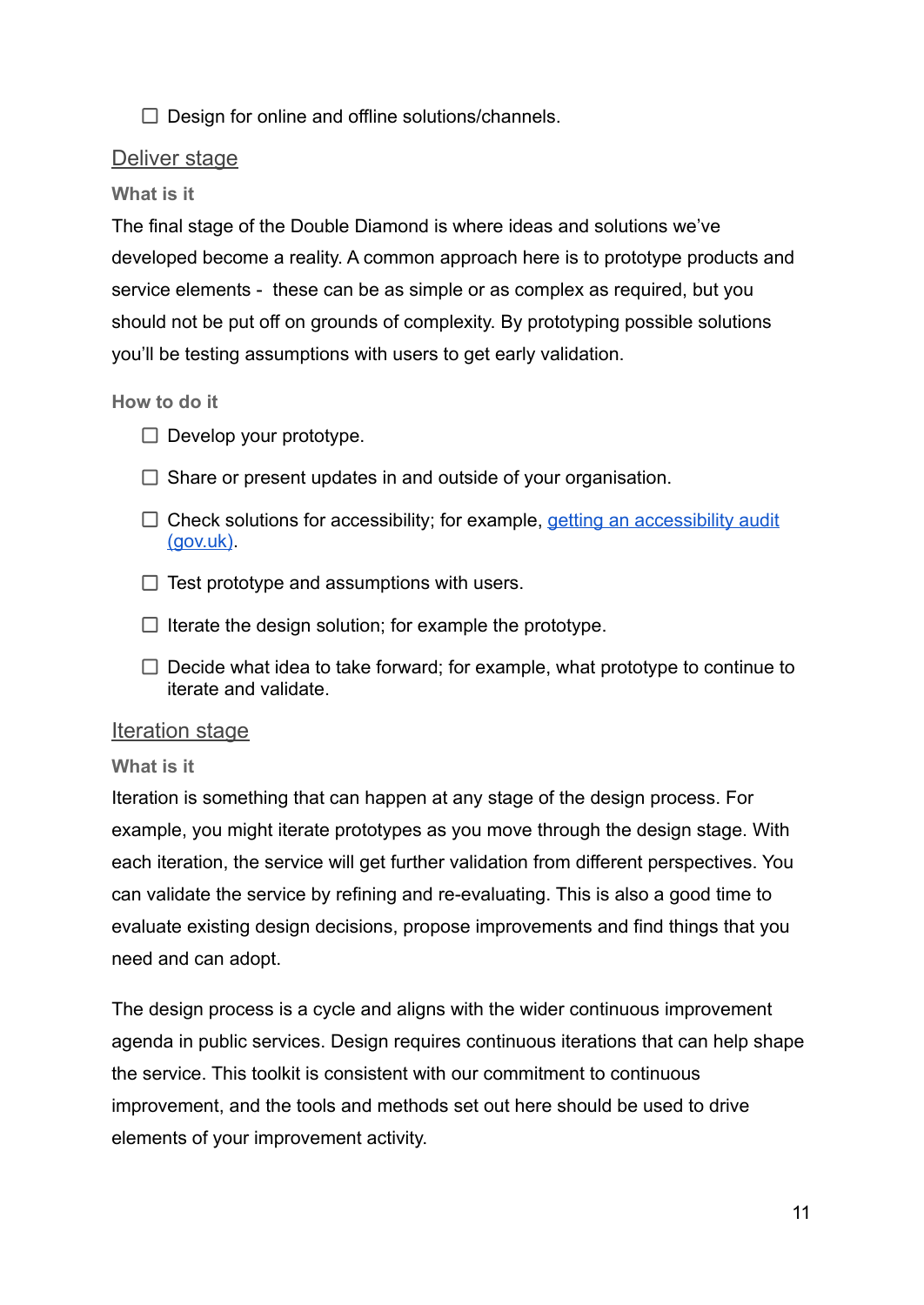**How to do it**

- $\Box$  Continue to iterate the service by updating the work done previously.
- $\Box$  Continue to talk to users and check the success.
- $\Box$  Keep up-to-date with the legal, policy, advice, or rules.
- $\Box$  Complete the design maturity assessment; for example, the [Maturity](https://www.gov.scot/publications/the-scottish-approach-to-service-design/pages/maturity-assessment-matrix/) [assessment matrix \(](https://www.gov.scot/publications/the-scottish-approach-to-service-design/pages/maturity-assessment-matrix/)[www.gov.scot](http://www.gov.scot)[\).](https://www.gov.scot/publications/the-scottish-approach-to-service-design/pages/maturity-assessment-matrix/)
- $\Box$  Share findings and insights about your service with others.

#### <span id="page-12-0"></span>2. Templates

In the [Templates](https://docs.google.com/document/d/119b0WhXp4Id82qN0ExFVKWWVb6W1Q3QkURfCS6EYZSE/edit#heading=h.45v9zztthz0u) section, we'll discuss diverse methods that should be considered at each stage of the service. By following the templates, you'll be able to gain insights that will support the design and decision-making process for the service. The templates should be shaped based on your audience and the service aim.

# <span id="page-12-1"></span>✏️ 5 Whys

#### **What is it**

The 5 'Whys' helps identify the cause rather than the symptoms. By looking at the root cause you'll be able to identify the issue that led to the problem, allowing you to design solutions that have a greater impact for the users. The process involves defining the initial problem and asking 'why?' until you find the root cause.

⚠️Be aware on how many 'whys' you are asking. You may end up with impossible asks or non-related problems. Sometimes you may find out that there is more than one root cause to a problem; for example, finance, environment, education, location, race can all be root causes hidden by symptoms.

#### **How to do it**

This questioning technique doesn't limit the process to just five questions. You can use as many questions as necessary to get to the core of the problem. [New Zealand](https://www.digital.govt.nz/standards-and-guidance/design-and-ux/service-design/service-design-tools/5-whys/) [Digital Government department](https://www.digital.govt.nz/standards-and-guidance/design-and-ux/service-design/service-design-tools/5-whys/) mentions a variety of questions to get further understanding; for example:

- Why is that an issue?
- Why does that happen?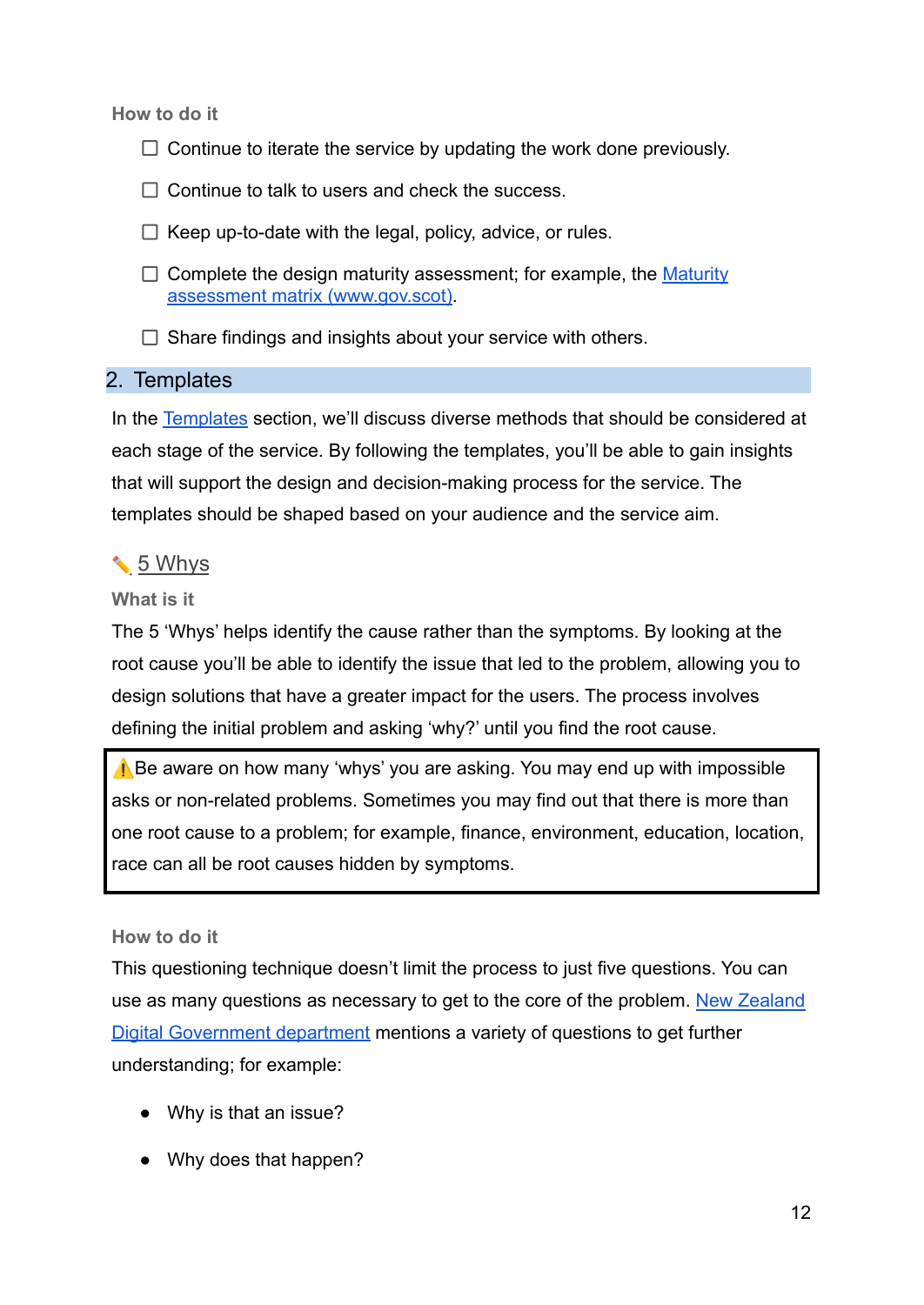- Why does that matter?
- What do you think is the cause?
- What's the consequence of that?

# **Examples**

*Initial problem statement:* I can't find a new job.

*Why?* I don't have the time to find a new job.

*Why?* I don't have an updated CV.

*Why?* I don't think I have the relevant skills to apply for jobs.

*Root-reason:* I don't have the confidence because I've been out of work for a while.

or

*Sub-reason 1*: I am lacking specific education or training.

*Sub-reason 2*: I don't have access to the Internet or a laptop.

*Sub-reason 3*: I don't have the confidence because I've been out of work for a while.

# <span id="page-13-0"></span>✏️ Assumption mapping

#### **What is it**

The assumptions mapping process gives a space to share the riskiest assumptions with the project team. By mapping the assumptions you can collaboratively rate them against the risk levels versus how tangible they are to be validated. You can start by answering the following questions:

- Who are our users?
- Why do we think the service or parts of the service doesn't currently work? For example, why are people left behind, or why do we think people are not working?
- What do we think are the pain points for users?
- What do we think people enjoy about the current process/policy?
- What can we do to improve the service?
- What can be the unintended consequences if we change the current service?
- What do we need for the service to work?
- Why do we think the service won't work?

**How to do it**

 $\Box$  Organise and book session.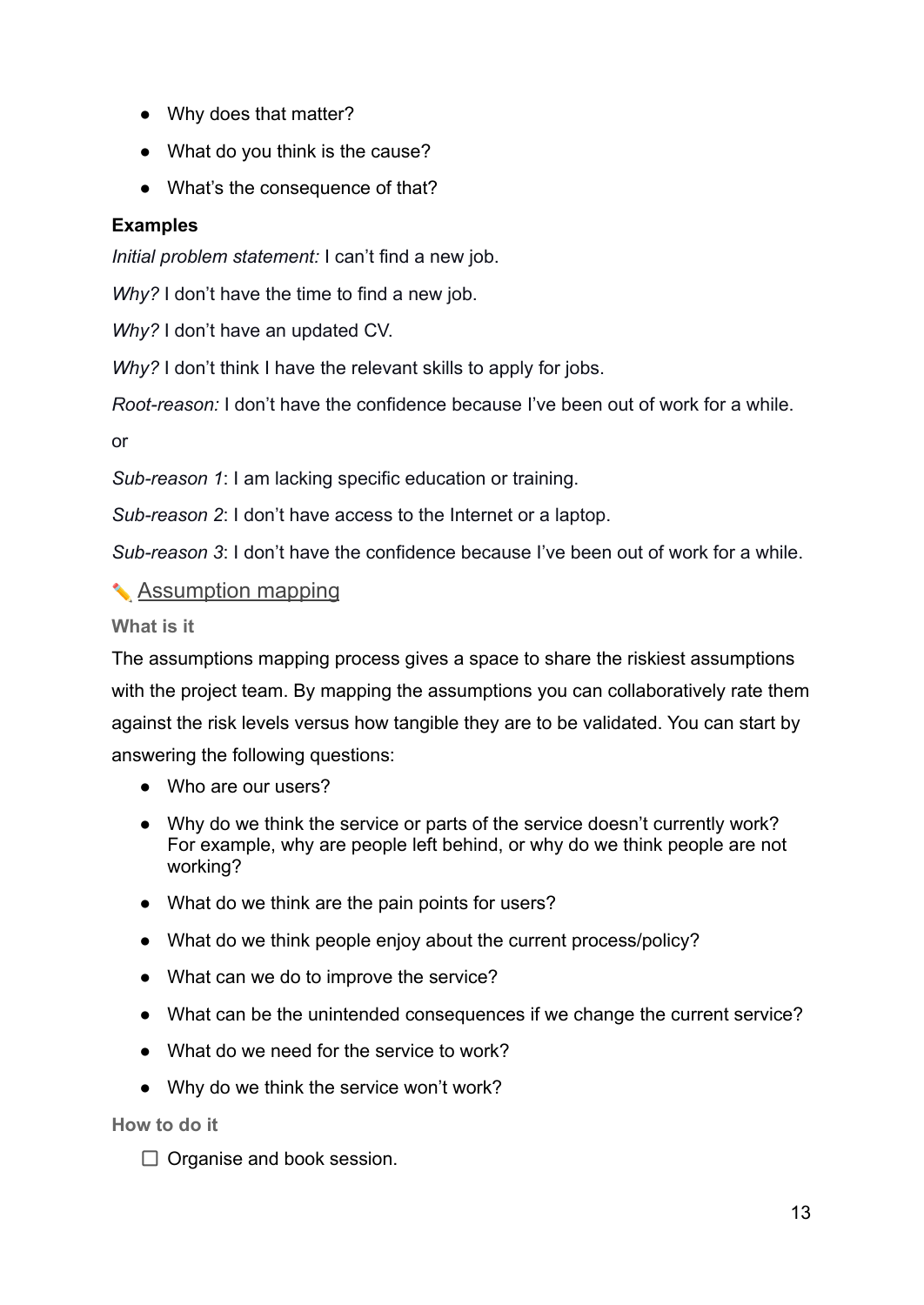$\Box$  Ask participants to write all the assumptions.

**N** Writing each assumption on an individual post-it note will better facilitate the session and support in the grouping process.

- $\Box$  Ask participants to further explain assumptions if necessary.
- $\Box$  Collect assumptions in one place.
- $\Box$  Group assumptions if necessary.
- $\Box$  Decide where each assumption should be placed.
- $\Box$  Create hypotheses that you can take forward and validate them with users and stakeholders.

#### **Examples**

Let's imagine that your team decides that access rates to your service could be improved by offering video call appointments. Your high-level assumption is that 'users have access to smartphones or another device' and 'users will use that device to engage with your service'.

Both assumptions can be considered risky and easy to validate. They can be validated by running qualitative methods interviews or quantitative research methods; for example surveys, or using available data on digital access.



*Fig 3.* Four quadrant risk-validate matrix. The Y axis determines the level of risk from highest on the top to lowest on the bottom. The X axis determines how easy (left side) or difficult (right side) it is to validate the assumption.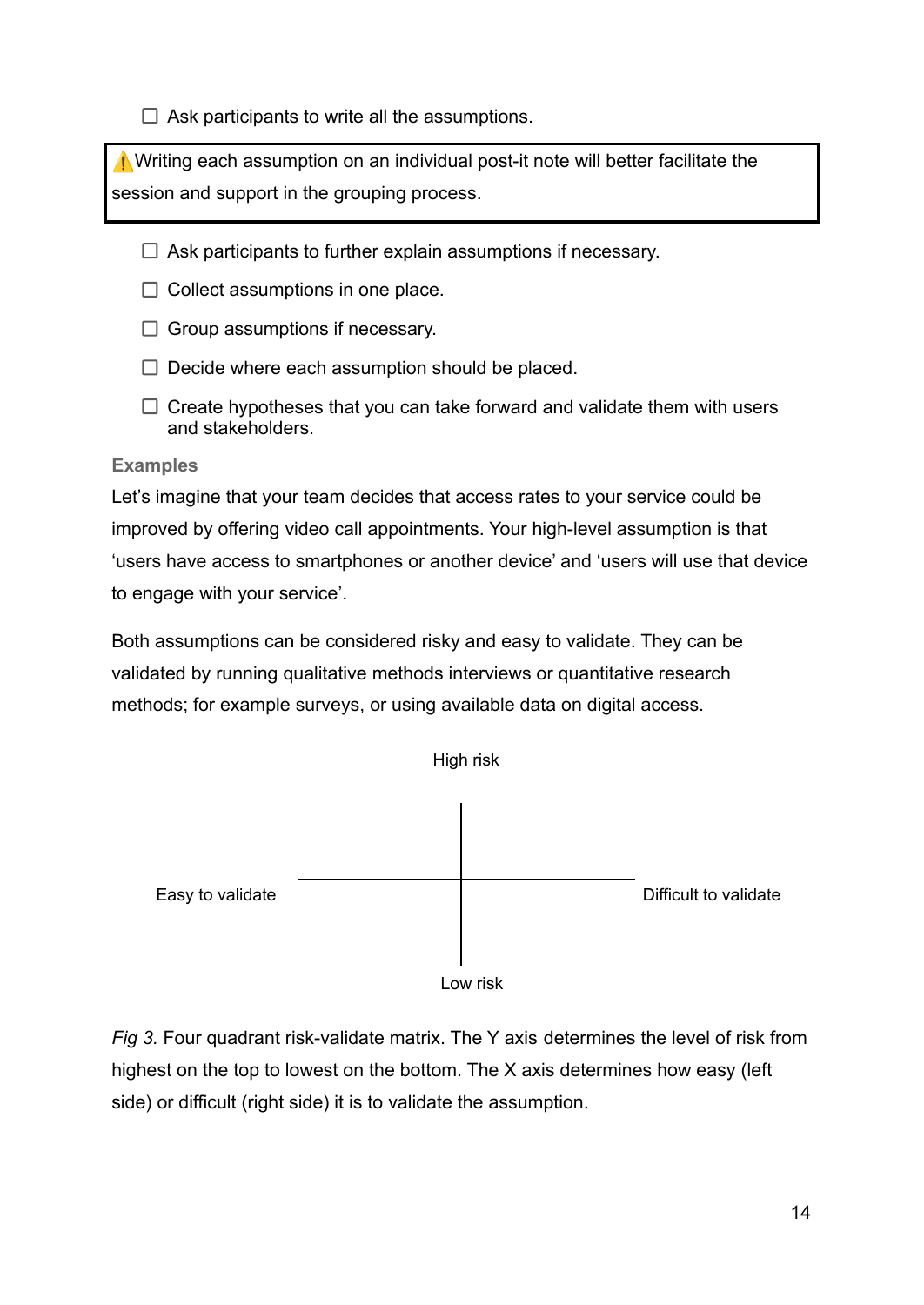# <span id="page-15-0"></span>✏️ Problem statement

#### **What is it**

The problem statement process helps define the scope of the service. Problem statements should be based on the user needs and desired policy outcomes. The problem statement will highlight negative points of the current service and explain why it is important that this is addressed. It's used as a communication method for getting agreement about the scope of the service and building shared understanding of the problem. This will help decide what problems the service will and won't tackle.

 $\triangle$  A problem statement can be refined further during the process. The better the problem is defined, the better the outcomes.

**How to do it**

- $\Box$  Start with the initial problem.
- $\Box$  Check data, available evidence and other information on user needs for common themes.
- $\Box$  Use the '5 Whys' methods to identify the root-cause.
- $\Box$  Write the problem statement as a question.
- $\Box$  Reframe the problem. Make sure the problems include the user's perspective and focus on existing problems.
- $\Box$  Check the problem statement for clarity and precision.

#### **Examples**

*Initial problem statement:* People can't find a new job

*Question*: Why can't people find a new job? What are the problems in finding a new job? How can we make the searching for a job process easier and faster?

*Initial problem statement 2: '*Let's build a website to display all the jobs available' is a solution rather than a problem. Solutions are referred to as tangible, visual and easy to talk about. On the other hand, a problem can often be solved by a variety of solutions based on the user's needs.

# <span id="page-15-1"></span>✏️ Risk management and due diligence

#### **What is it**

Risk management and due diligence is an important part of identifying and mitigating risk as you prepare to undertake service design activity. Some of this may be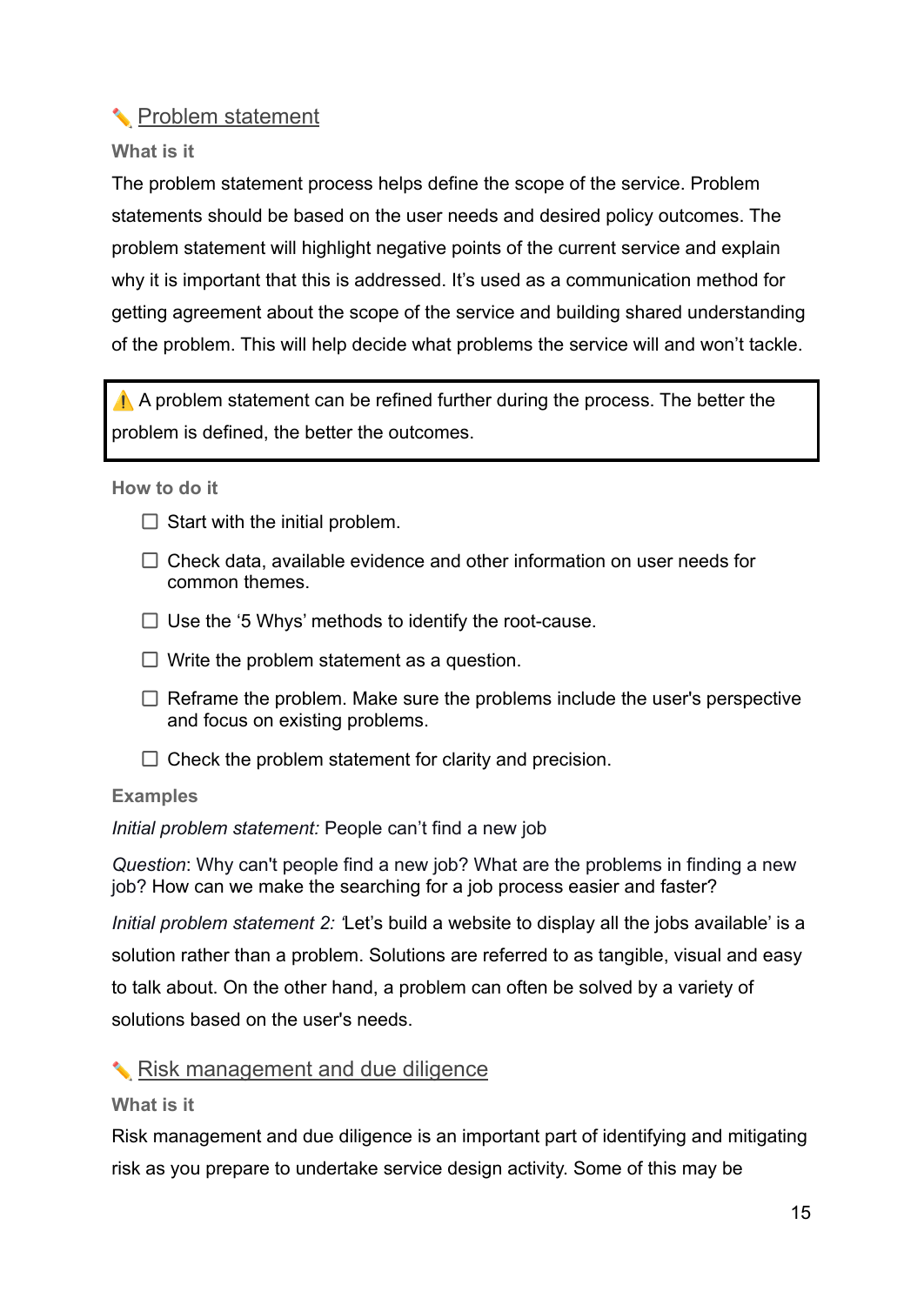contained in organisational risk registers, but this activity can help highlight risks related to design work.

⚠️ The risk management and due diligence process is ongoing and should be monitored.

#### **How to do it**

- $\Box$  Organise and book session.
- $\Box$  Evaluate the current service status.
- $\Box$  Identify actual/potential risks.
- $\Box$  Discuss the risks and the owner.
- $\Box$  Rate the level of risk; for example, low, medium or high or traffic lights).
- $\Box$  Discuss steps taken to mitigate risks.
- $\Box$  Plan when to monitor, meet regulatory and check updates.

#### **Examples**

| <b>Actual/ potential risks</b>                       | Rate<br>the<br>level of<br>risk | <b>Mitigation steps</b>                                              | <b>Deadline</b> | <b>Status</b> |
|------------------------------------------------------|---------------------------------|----------------------------------------------------------------------|-----------------|---------------|
| Lack of diversity that will<br>take part in the user | Medium                          | For example, create user research<br>plan (gov.uk), improve the user | 19/04/22        | Ongoing       |
| research; for example,                               |                                 | research recruitment process,                                        |                 |               |
| disabled people or                                   |                                 | work with charities that represent                                   |                 |               |
| family with a young                                  |                                 | these user groups, and plan how                                      |                 |               |
| parent. Recruiting and                               |                                 | to researching emotionally                                           |                 |               |
| finding insights about                               |                                 | sensitive subjects (gov.uk).                                         |                 |               |
| the experience from                                  |                                 |                                                                      |                 |               |
| these user groups will                               |                                 |                                                                      |                 |               |
| create risks in validating                           |                                 |                                                                      |                 |               |
| the solution is set for                              |                                 |                                                                      |                 |               |
| purpose.                                             |                                 |                                                                      |                 |               |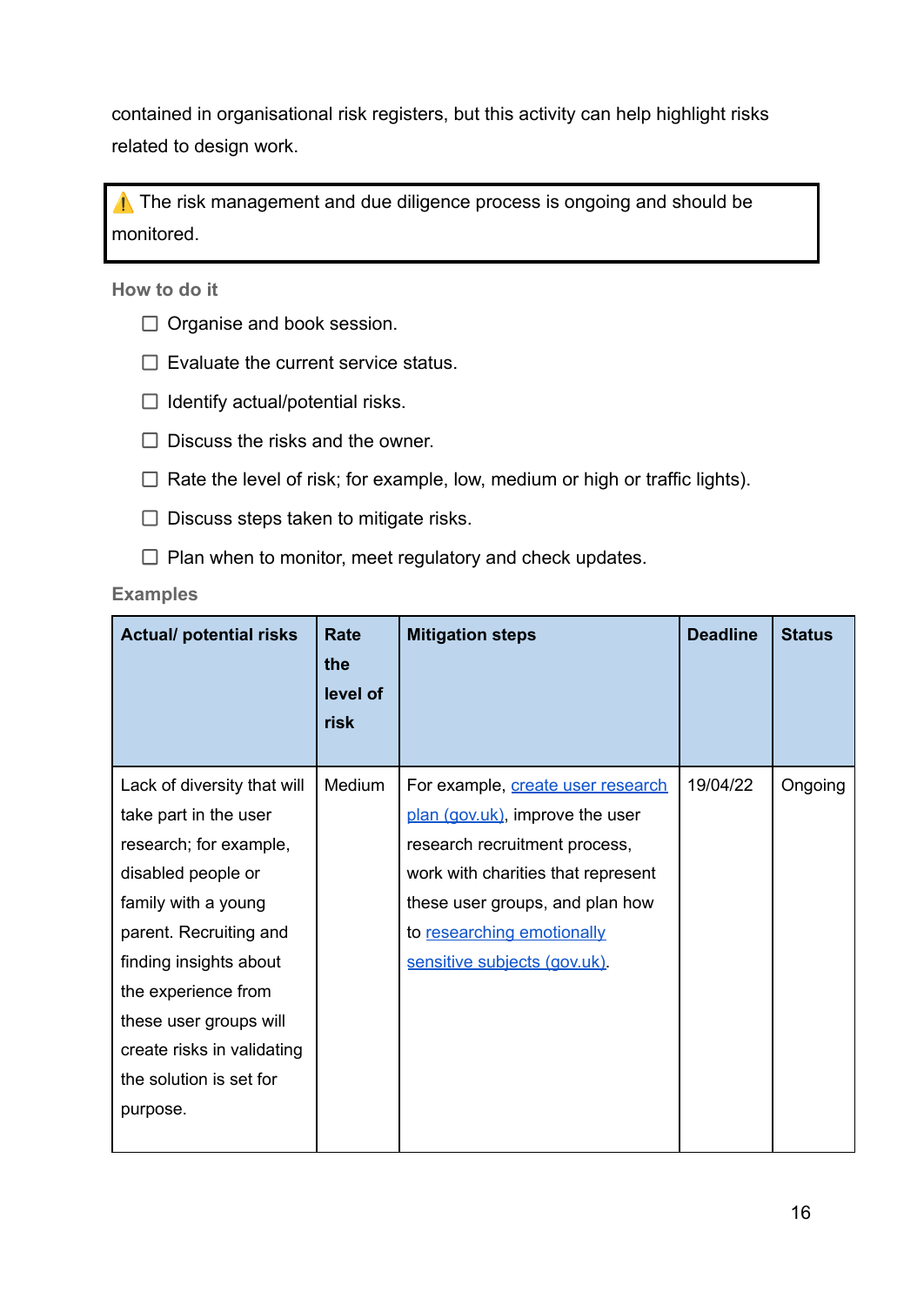| <b>General Data Protection</b> | <b>High</b> | For example, provide internal     | 20/04/22 | Ongoing |
|--------------------------------|-------------|-----------------------------------|----------|---------|
| Regulation (GDPR) and          |             | GDPR training, ensure there is a  |          |         |
| privacy notice. Lacking        |             | privacy notice that users can     |          |         |
| information to the users       |             | access, validate that the privacy |          |         |
| about how their data is        |             | notice is written in a clear and  |          |         |
| being used, for how long       |             | plain language so the users can   |          |         |
| and how to remove it.          |             | make the right decision.          |          |         |
|                                |             |                                   |          |         |

# <span id="page-17-1"></span><span id="page-17-0"></span>✏️ Analyse and synthesise data

**What is it**

Gather data from current services, then analyse the data in new ways to uncover pattern

Data analysis can be done at different stages of your service. Data is mainly used to understand emerging themes and tell you a story about the users and their behaviour.

Quantitative data will answer questions such as: 'how many', 'what', 'where', 'when', whilst qualitative data (e.g. user research) will answer the 'why'.

**Where can you find quantitative data?**

- Data collected, held or reported by your service (e.g. information set out in the Shared Measurement Framework),
- Customer feedback forms,
- Contact drivers: number of calls, or applications, the successful rates,
- Online platforms; for example,
	- Social media: Facebook, Twitter, or forums: Mumsnet, Glassdoor; or
	- Tracking and measurement tools: Google Analytics for tracking visitors to your website, traffic sources, goals, and other metrics.
- [Office for National Statistics](https://www.ons.gov.uk/) or Working with Citizens [Advice and its amazing](https://gds.blog.gov.uk/2018/01/10/working-with-citizens-advice-and-its-amazing-data/) [data \(blog.gov.uk\)](https://gds.blog.gov.uk/2018/01/10/working-with-citizens-advice-and-its-amazing-data/), or previous research reports.

**How to do it**

- $\Box$  Plan and find data.
- $\Box$  Identify themes, highlight research insights and patterns.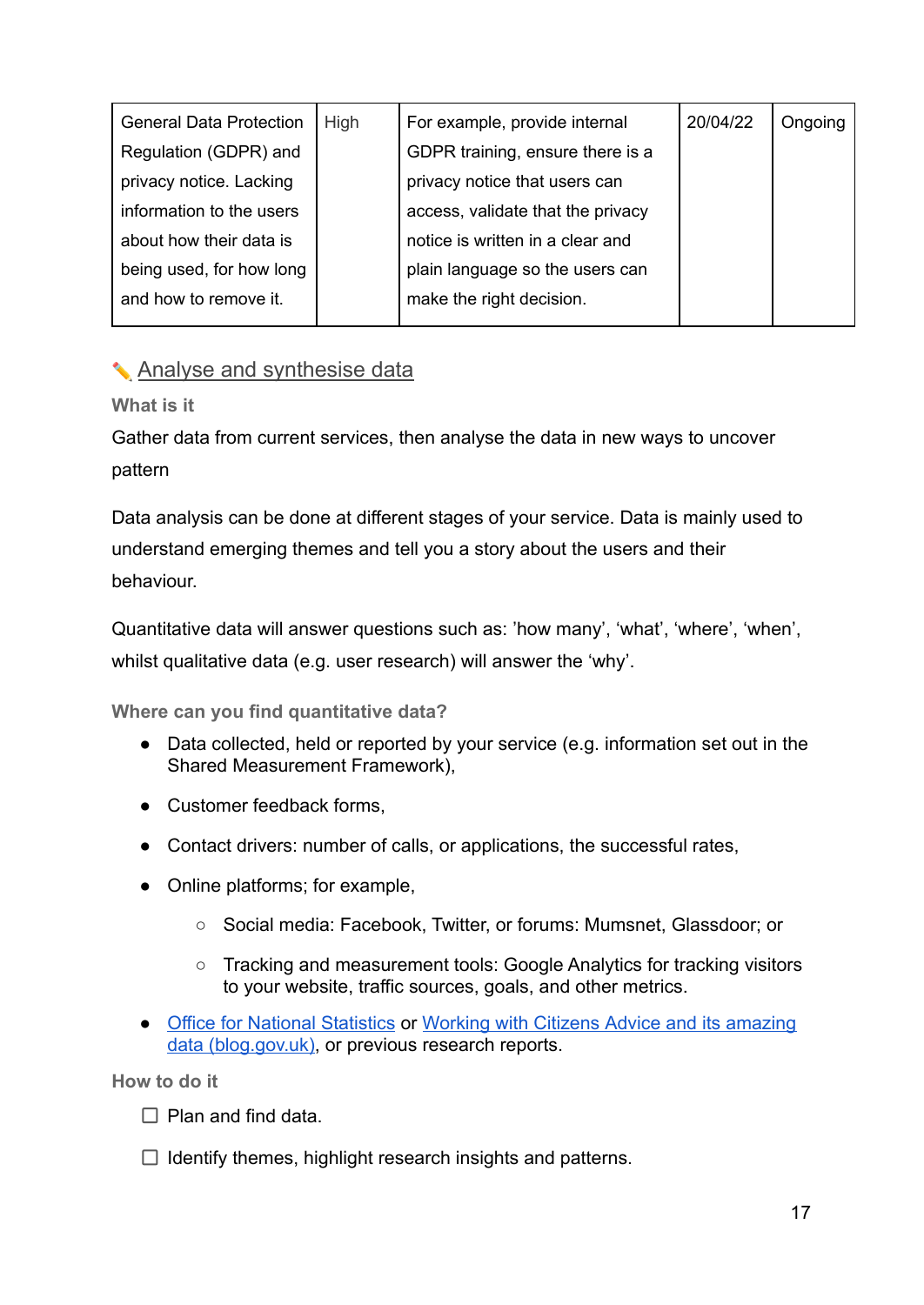$\Box$  Outcomes used for planning user research sessions, map initial user behaviours and journeys.

 $\Box$  Highlight pain points discovered during the data analysis.

# <span id="page-18-0"></span>**◆ User groups mapping**

#### **What is it**

When designing a service it's important to figure out who the users are prior to understanding their needs. This exercise can be used as a team exercise. The results can be used in prioritising specific user groups, planning user research sessions, and considering how to collaborate with the stakeholders.

⚠️ The examples below are relevant to a service looking to hire someone. The list will need to be shaped based on your service circumstances. The list provided is not exhausted.

| <b>Type of users</b> | Definition of the user groups                            | <b>Examples of the user groups</b>                                                                                                                                                                         |
|----------------------|----------------------------------------------------------|------------------------------------------------------------------------------------------------------------------------------------------------------------------------------------------------------------|
|                      |                                                          |                                                                                                                                                                                                            |
| End users            | The people who the service<br>directly benefits.         | For example, employees or<br>dependent of the employed person.                                                                                                                                             |
| Primary users        | The people who use the<br>service.                       | For example, job seekers.                                                                                                                                                                                  |
| Secondary users      | The people who also use the<br>service.                  | For example, employers such as<br>recruitment, agency or HR staff.                                                                                                                                         |
| Societal users       | People who benefit from the<br>service wider in society. | For example, tax payers by<br>removing the overall burden by<br>paying taxes. communities that are<br>in need of benefits, local<br>businesses, charities that may get<br>increased funding or volunteers. |
| Internal users       | The people who use it as the<br>service provider.        | For example, call centre staff,<br>employability advisors or the team<br>dealing with complaints.                                                                                                          |

#### **Examples**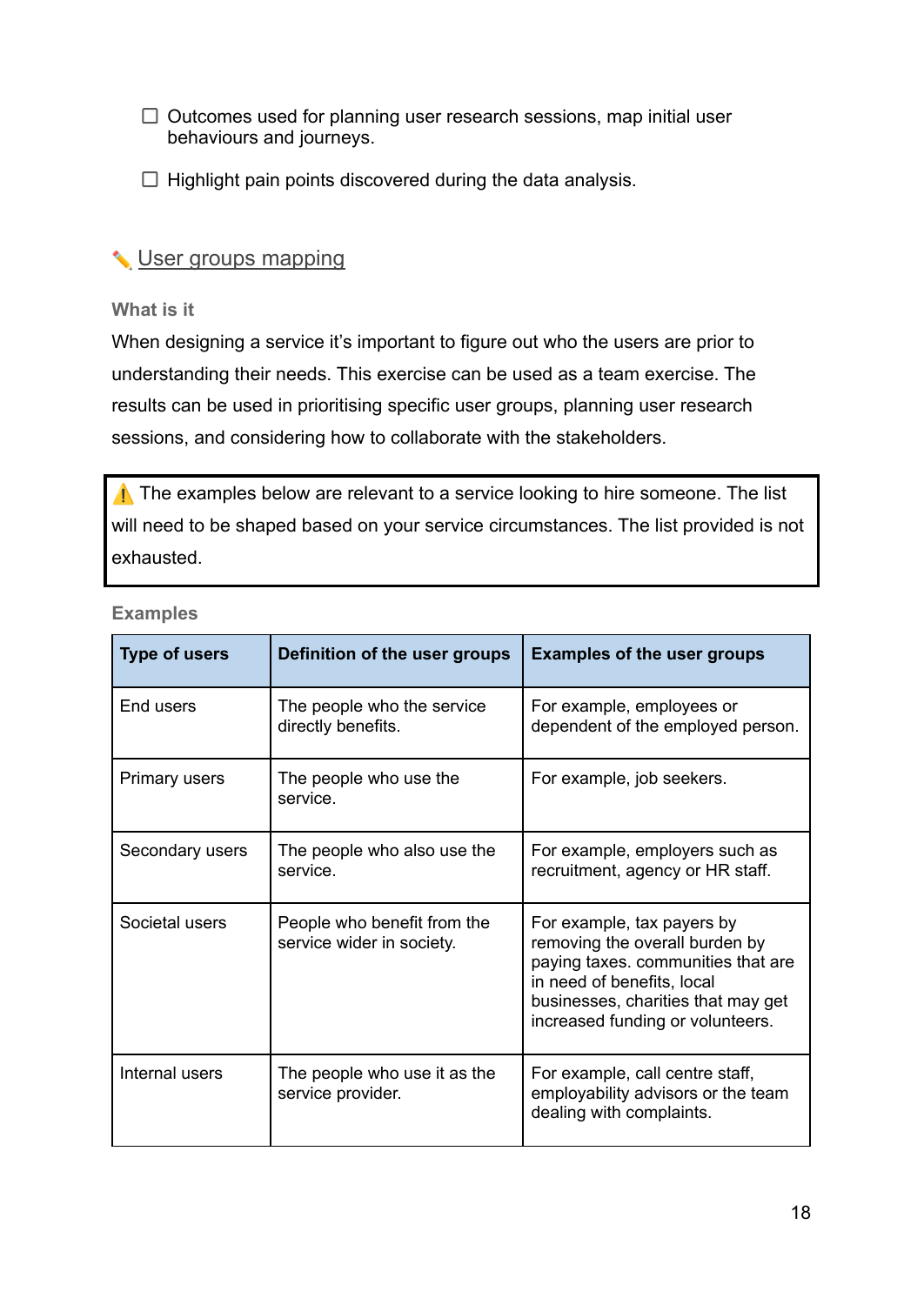| <b>Stakeholders</b> | People who don't use the<br>service, but could make<br>decisions about it. | For example, employers, Local<br>Employability Partnerships, unions. |
|---------------------|----------------------------------------------------------------------------|----------------------------------------------------------------------|
|                     | The findings will be expanded<br>in the <u>Stakeholder</u><br>mapping.     |                                                                      |

# <span id="page-19-0"></span>✏️ User groups priority diagram

**What is it**

To take forward the user group mapping results, you can use a priority diagram. The priority diagram can be used in showing groups that the service needs to focus on and how difficult/easy to access they are.

It's important to discuss with a variety of users and get insights about their experience and needs. Finding a balance of users will provide a deep understanding of the users. By hearing the voice of users from different backgrounds, the service will be transparent, accessible, inclusive and trusted. In user-centred design it is important to design for trust.

**How to do it**

- $\Box$  Review the user groups.
- $\Box$  Consider user types that are using the service. For example, single parents, disabled people, technophobes, users with no access to technology or Internet.
- $\Box$  Discuss where each user type may suit based on the ease of access to the service and how much you'll be learning from them.
- $\Box$  Create a user research plan.

#### **Example**

#### High learning

| Easy access | (Easy to access<br>and have a lot to<br>learn from them)    | (Difficult to access<br>and have a lot to<br>learn from them) |                  |
|-------------|-------------------------------------------------------------|---------------------------------------------------------------|------------------|
|             | (Easy to access<br>and may not<br>learn a lot from<br>them) | (Difficult to access<br>and may not learn<br>a lot from them) | Difficult access |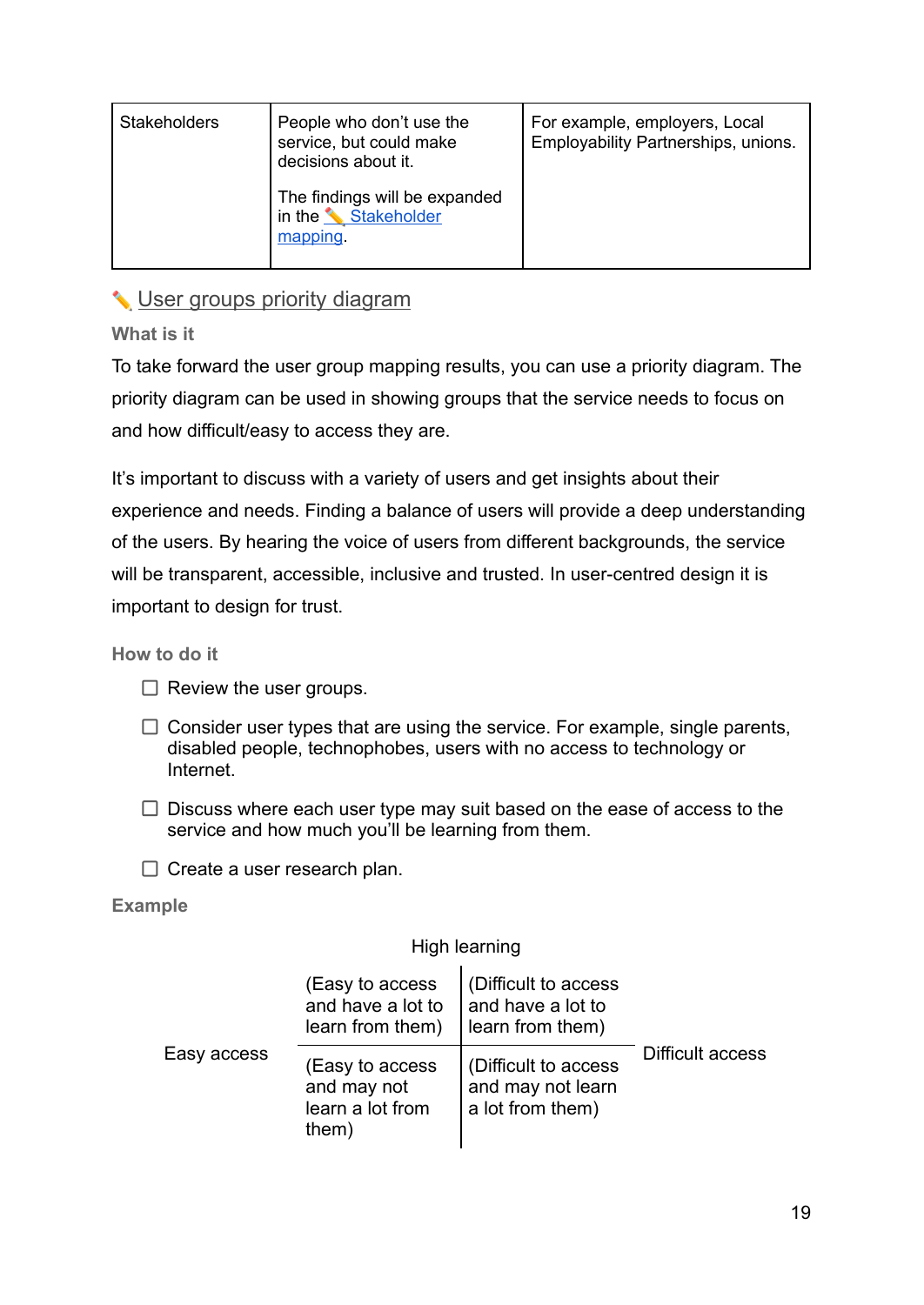## Low learning

*Fig 4.* Four quadrant access-learning matrix. The Y axis determines the level of learning from the users from highest on the top to lowest on the bottom. The X axis determines how easy (left side) or difficult (right side) is to access the user groups.

# <span id="page-20-0"></span>✏️ Stakeholder mapping

#### **What is it**

Stakeholders refer to who may benefit or be affected by the decisions. They are people or organisations which have interest and influence over the service. They can be external to the organisation; for example, the Department of Work and Pensions, or internal, the finance team.

Stakeholders will have an impact on the service and it's essential to collaborate as early as possible. Before managing the relationship with the stakeholders, you can start by identifying and mapping them.

The stakeholder map is a visual resource that categorises them in terms of influence and interest in the service.

|  | High influence/power |
|--|----------------------|
|--|----------------------|

| Low interest | (Keep satisfied<br>and informed) | (Manage closely<br>and actively<br>engage) |               |
|--------------|----------------------------------|--------------------------------------------|---------------|
|              | (Monitor and<br>minimum effort)  | (Keep informed<br>and consult)             | High interest |
|              |                                  | Low influence/power                        |               |

*Fig 5.* Four quadrant influence-interest matrix. The Y axis determines the level of influence from the users from highest on the top to lowest on the bottom. The X axis determines how low (left side) or high (right side) is of interest.

# <span id="page-20-1"></span>✏️ 'How Might We' (HMW) exercise

#### **What is this?**

'How might we' (HMW) is a brainstorming technique aiming to reframe the problems into opportunities or solutions. The results should be broad enough that doesn't limit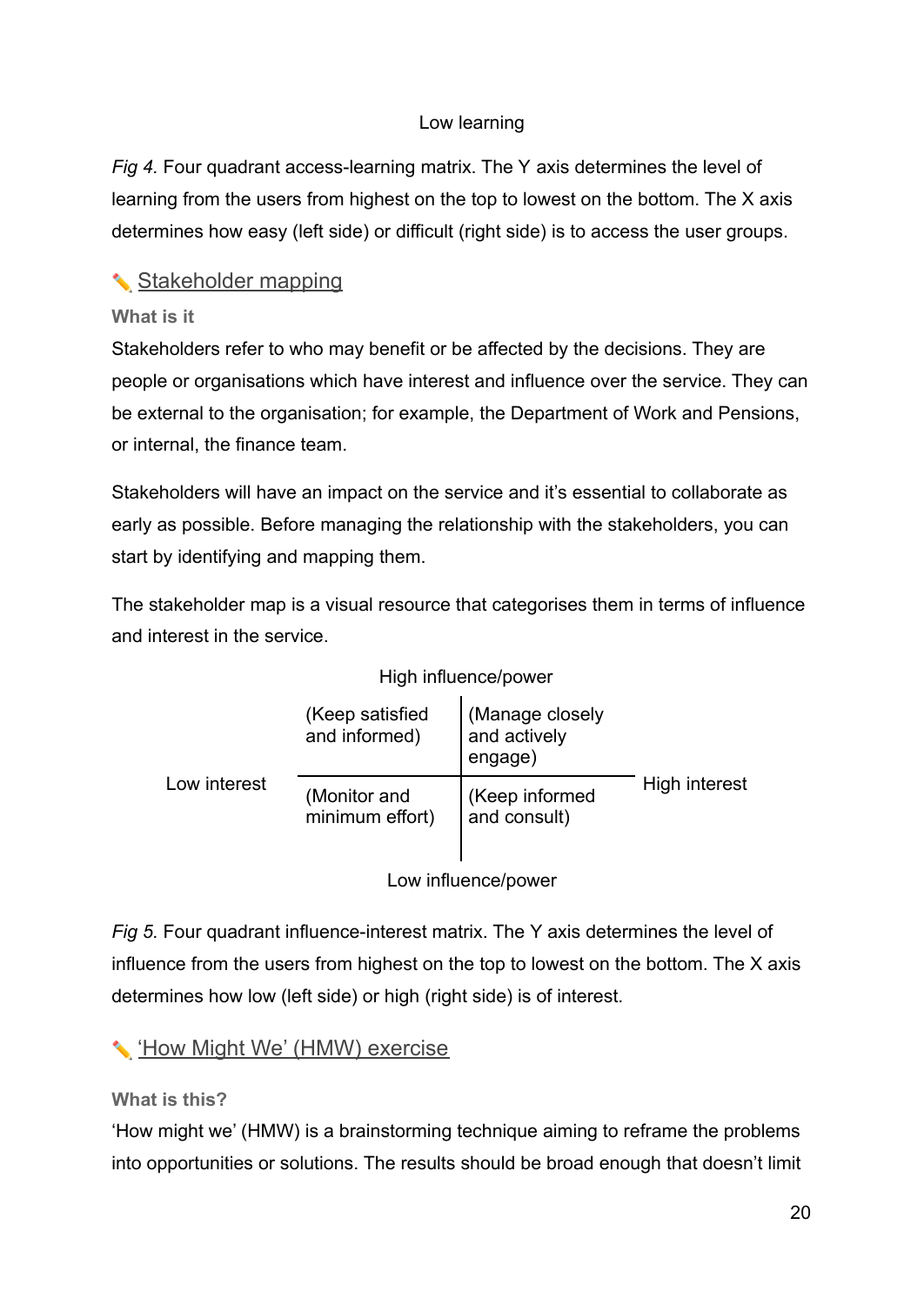the innovation, but also specific enough so it's achievable. The outcomes should provide the space for brainstorming potential solutions.

#### **Examples**

- '*How might we redesign the employability services in Scotland?*' is *too broad*. This is too zoomed out due to the lack of focus on a specific problem.
- 'How might we design a website where people from Scotland can find jobs' is *too narrow*. This example focuses on a specific solution - a website.
- 'How might we support people experiencing disadvantage so they have the best chance at staying employed?' It is well-framed and *balanced*.

#### **How to do it**

- $\Box$  Organise and book session
- $\Box$  Identify insights, paint points and problem statements
- $\Box$  Reframe to the HMW questions
- $\Box$  Narrow down and review the HMW
- $\Box$  Discuss the HMW to take forward and plan a brainstorming session.

#### <span id="page-21-0"></span>✏️ Affinity mapping

#### **What is this?**

It's also known as affinity chart or K-J method. Affinity mapping is a visual method to structure the outputs from activities. The outputs are grouped in a way that helps the team make sense of them, helping highlight emerging themes from the outputs. You might want to create an affinity map with ideas that have been put forward in the Develop stage, or with evidence generated during user research in the Discovery phase. The affinity mapping can be used as a team or individually.

**How to do it:**

- $\Box$  Organise and book session.
- $\Box$  Write down each data point on a separate paper.
- $\Box$  Group them together.
- $\Box$  Name each group.
- $\Box$  Reflect and discuss the emerging themes.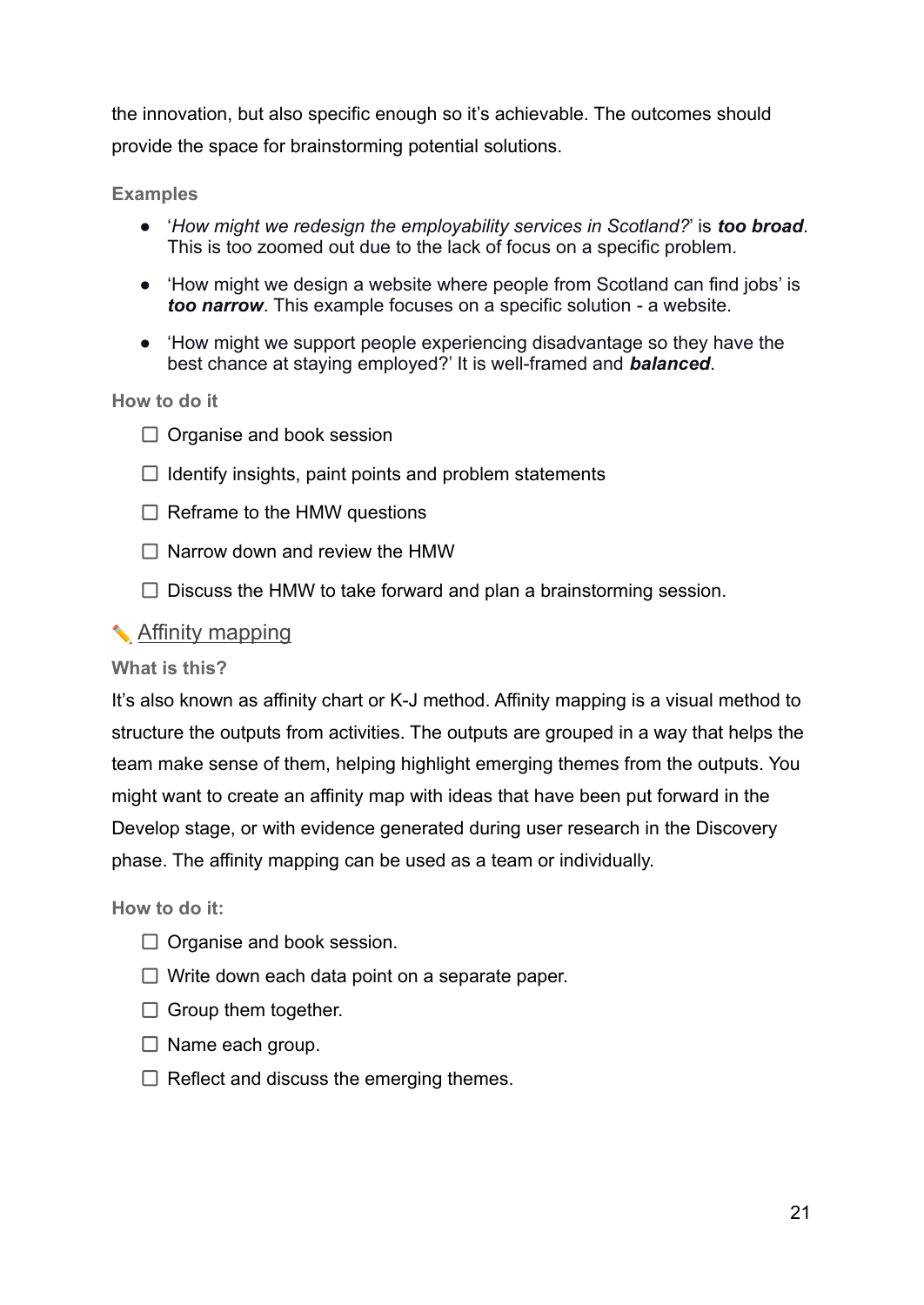#### <span id="page-22-0"></span>3. Resources

The resources section links to a variety of materials that may be useful when learning about the service design or user research role, methods and possible outcomes. Below you can find a selective list and there are further providers that can be considered. The resources are optional and can provide further inspiration when following the service design process.

#### <span id="page-22-1"></span>Resources for service design

**Service design training and courses**

The training and courses below provide further insights and examples into the service design practise. We recommend the Service [Design Champions](https://digitalacademy.gov.scot/courses/service-design-champions/) as it will cover how design applies to public services, and will be given the opportunity to try out the methods as you work through a practical challenge as part of a small team.

[Service Design Champions - Scottish Digital Academy](https://digitalacademy.gov.scot/courses/service-design-champions/) (cost attached) practical introduction to public sector service design. Locations: Online, Duration: 2 Days (09:30 - 17:00).

#### [Understanding users and their needs](https://www.gov.uk/guidance/understanding-users-and-their-needs-live-online-course#cost) (cost attached)

recommended for those working with designers and user researchers

Locations: Online,

Duration: 90 minutes.

[Introduction to user-centred design in government](https://www.gov.uk/guidance/introduction-to-user-centred-design-in-government) (cost attached) recommended for those working with designers and user researchers Locations: Various, Duration: 1 day.

#### [Acumen's Introduction to Human Centred Design](https://www.plusacumen.org/courses/introduction-human-centered-design)

how to build an effective interview guide and synthesising your answers Locations: Various,

Duration: 9 week course.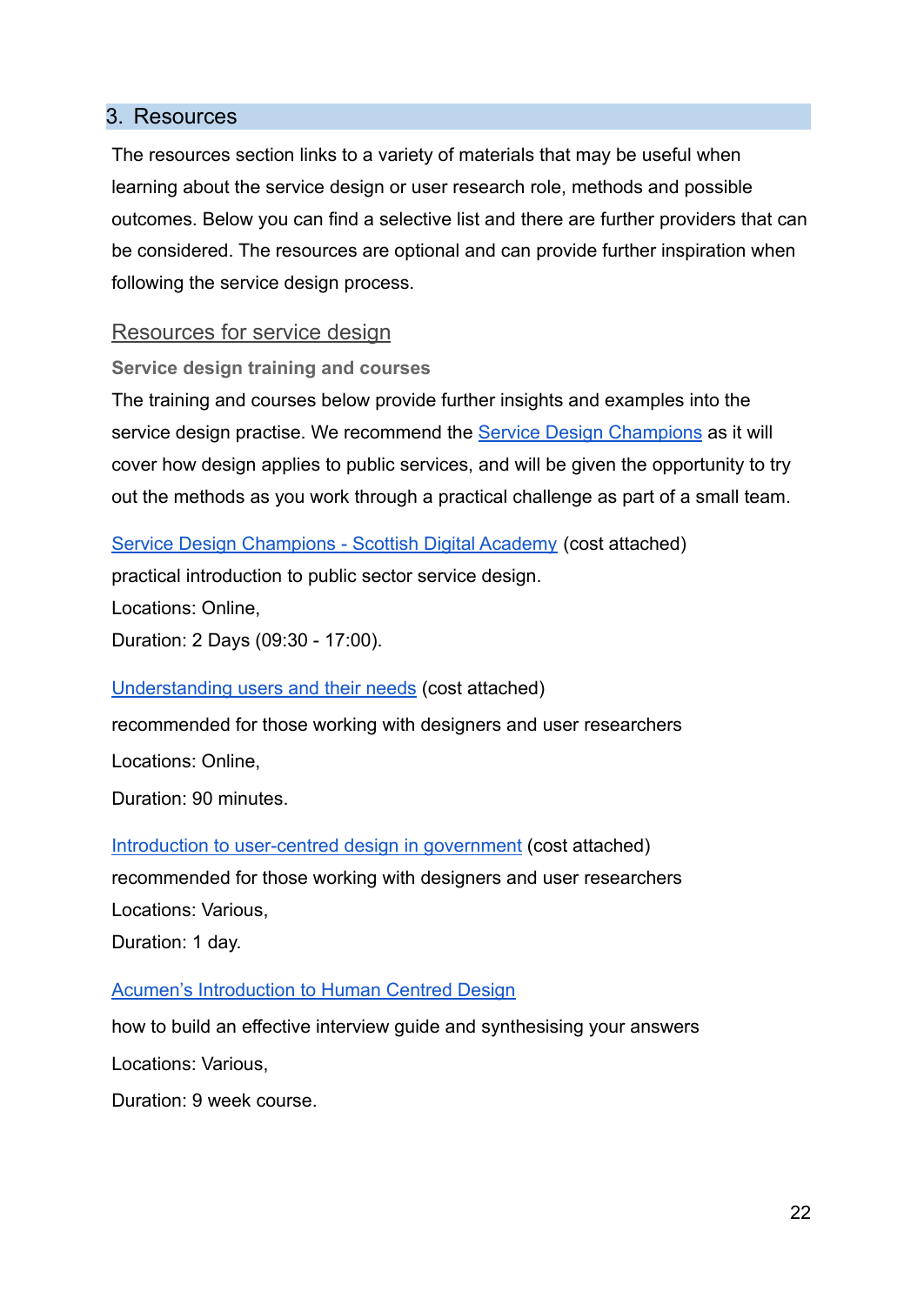#### **Service design overview**

There are resources available for understanding the concept of Service design and getting clarification about the role. The material is available via different channels, including videos, audio, or blogs.

- [Service designer \(](https://www.gov.uk/guidance/service-designer)[www.gov.uk](http://www.gov.uk)[\).](https://www.gov.uk/guidance/service-designer) Provides guidance about what a service designer does and the skills you need to do the job.
- [Watch an overview of service design in the public sector on YouTube.](https://youtu.be/yTmeaw0-6hY) This presentation is from Services Week 2019.
- [Listen to the Government Digital Service Podcast \(blog.gov.uk\).](https://gds.blog.gov.uk/category/podcast/?msclkid=f53b6221aacc11ec9cce38eb9aba61e4) This podcast covers a variety of topics.
- [Scottish Digital Academy.](https://digitalacademy.gov.scot/) This has diverse courses for developing digital skills, leadership and talent across the public and third sectors in Scotland.
- [Service design \(NZ Digital government\)](https://www.digital.govt.nz/standards-and-guidance/design-and-ux/service-design/). Discuss topics such as service design overview, examples and tools.
- [Become a service designer in government: step by step \(blog.gov.uk\)](https://designnotes.blog.gov.uk/2019/06/04/become-a-service-designer-in-government-step-by-step/),
- [How we support service design across government \(blog.gov.uk\)](https://gds.blog.gov.uk/2019/09/03/how-we-support-service-design-across-government/),
- [Service design: Isn't it just UX with a different name? \(blog.gov.uk\)](https://designnotes.blog.gov.uk/2016/10/04/service-design-isnt-it-just-ux-with-a-different-name/),
- [What we mean by service design \(blog.gov.uk\),](https://gds.blog.gov.uk/2016/04/18/what-we-mean-by-service-design/)
- [Common challenges with government services \(blog.gov.uk\)](https://designnotes.blog.gov.uk/2016/04/22/common-problems-with-government-services/),
- [Why we use user journey maps in government \(blog.gov.uk\)](https://designnotes.blog.gov.uk/2016/03/30/why-we-use-user-journey-maps-in-government/).

**Service design tools and methods**

When considering tools and methods there is a variety of documentation available. The methods listed below can be considered based on the goal you are trying to achieve for the service.

- The Promise draft [SAtSD design for public services](https://docs.google.com/document/d/1t4nsO3fQNKsrLfpwoPlEs-q0BfHmNAoetT9ttMaPawk/edit#heading=h.rv2zd3r18c4s) (Google Docs),
- [Service design tools from the New Zealand Digital government](https://www.digital.govt.nz/standards-and-guidance/design-and-ux/service-design/service-design-tools/),
- [Service Design Methods from 18F Methods,](https://methods.18f.gov/)
- [Service Design Methods from Service Innovation Handbook](https://serviceinnovationhandbook.org/methods/),
- [Communication methods supporting design processes from Service Design](https://servicedesigntools.org/) [Tools](https://servicedesigntools.org/),
- [Method Library from This is Service Design Doing](https://www.thisisservicedesigndoing.com/methods).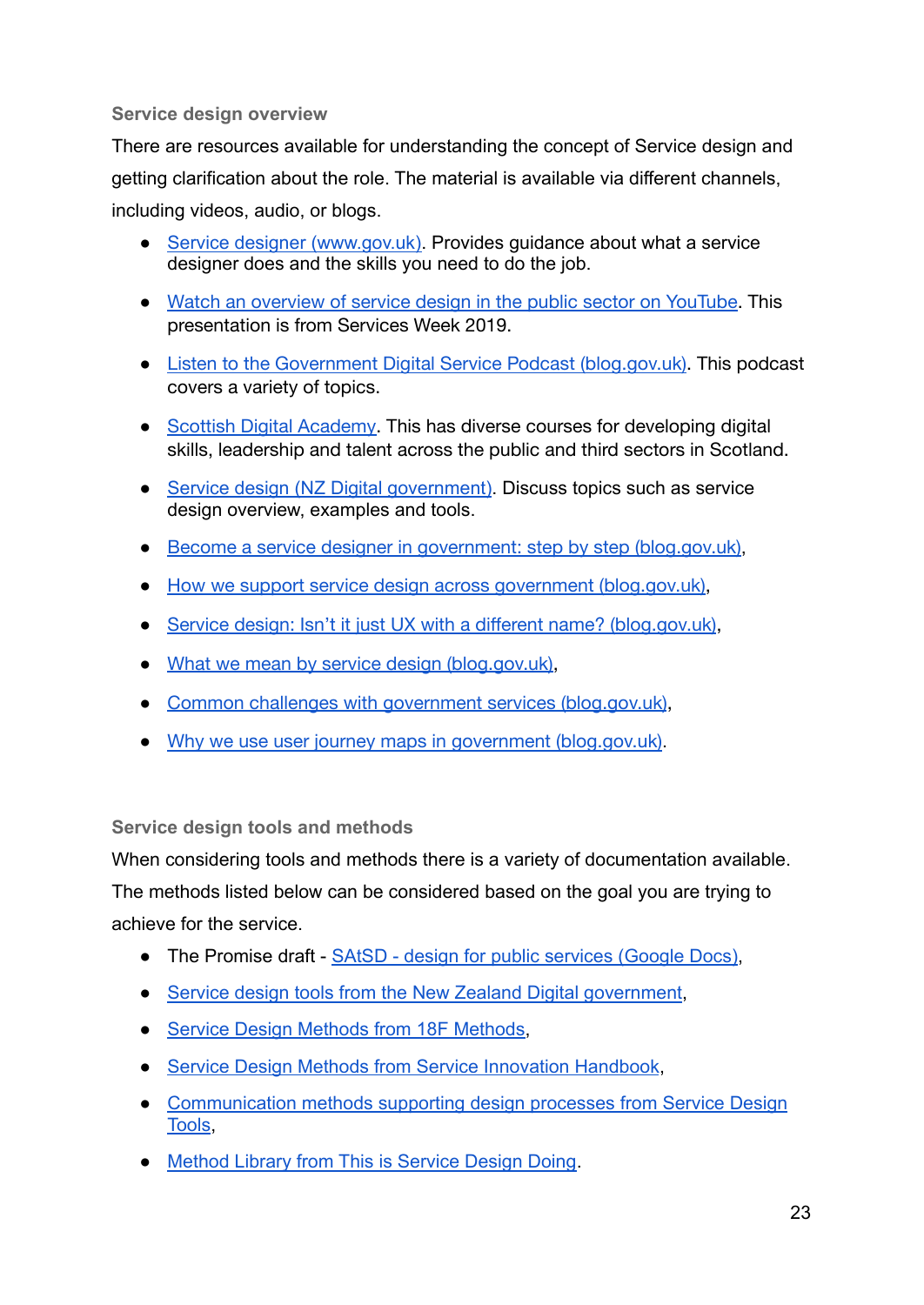# <span id="page-24-0"></span>Resources for user research

The service designer works closely with the user researcher. Both roles have a particular interest in the user research findings. The GOV.UK Service manual put together a list of things that help understand the user research role, methods, and ways of working. Otherwise, the user research can be invalidated, harm users throughout the journey, and face ethical dilemmas. It's important to understand the benefits of user research and the importance of ethical approaches..

<span id="page-24-2"></span>**User research considerations**

- [Plan user research for your service](https://www.gov.uk/service-manual/user-research/plan-user-research-for-your-service)
- [Plan a round of user research](https://www.gov.uk/service-manual/user-research/plan-round-of-user-research)
- [Choose a location for user research](https://www.gov.uk/service-manual/user-research/choose-a-location-for-user-research)
- [Finding participants for user research](https://www.gov.uk/service-manual/user-research/find-user-research-participants)
- [Write a recruitment brief](https://www.gov.uk/service-manual/user-research/write-a-recruitment-brief)
- [Getting informed consent for user research](https://www.gov.uk/service-manual/user-research/getting-users-consent-for-research)
- [Running research sessions with disabled people](https://www.gov.uk/service-manual/user-research/running-research-sessions-with-people-with-disabilities)
- [Researching contentious subjects or during pre-election periods](https://www.gov.uk/service-manual/user-research/researching-contentious-subjects-purdah)
- [Managing user research data and participant privacy](https://www.gov.uk/service-manual/user-research/managing-user-research-data-participant-privacy)
- [Researching emotionally sensitive subjects](https://www.gov.uk/service-manual/user-research/researching-emotionally-sensitive-subjects)
- [Doing user research during coronavirus \(COVID-19\): choosing face to](https://www.gov.uk/service-manual/user-research/doing-user-research-during-coronavirus-covid-19-choosing-face-to-face-or-remote-research) [face or remote research](https://www.gov.uk/service-manual/user-research/doing-user-research-during-coronavirus-covid-19-choosing-face-to-face-or-remote-research)

<span id="page-24-1"></span>**User research resources for identifying different user research methods**

- [Capturing research questions,](https://www.gov.uk/service-manual/user-research/capturing-research-questions)
- [Contextual research and observation](https://www.gov.uk/service-manual/user-research/contextual-research-and-observation),
- [Researching user experiences](https://www.gov.uk/service-manual/user-research/researching-user-experiences).
- [Creating an experience map,](https://www.gov.uk/service-manual/user-research/creating-an-experience-map)
- [Researching in small group workshops](https://www.gov.uk/service-manual/user-research/research-small-group-workshops),
- [Using in-depth interviews](https://www.gov.uk/service-manual/user-research/using-in-depth-interviews),
- [Using moderated usability testing,](https://www.gov.uk/service-manual/user-research/using-moderated-usability-testing)
- [Taking notes and recording user research sessions,](https://www.gov.uk/service-manual/user-research/taking-notes-and-recording-user-research-sessions)
- [Doing pop-up research](https://www.gov.uk/service-manual/user-research/doing-pop-up-research)